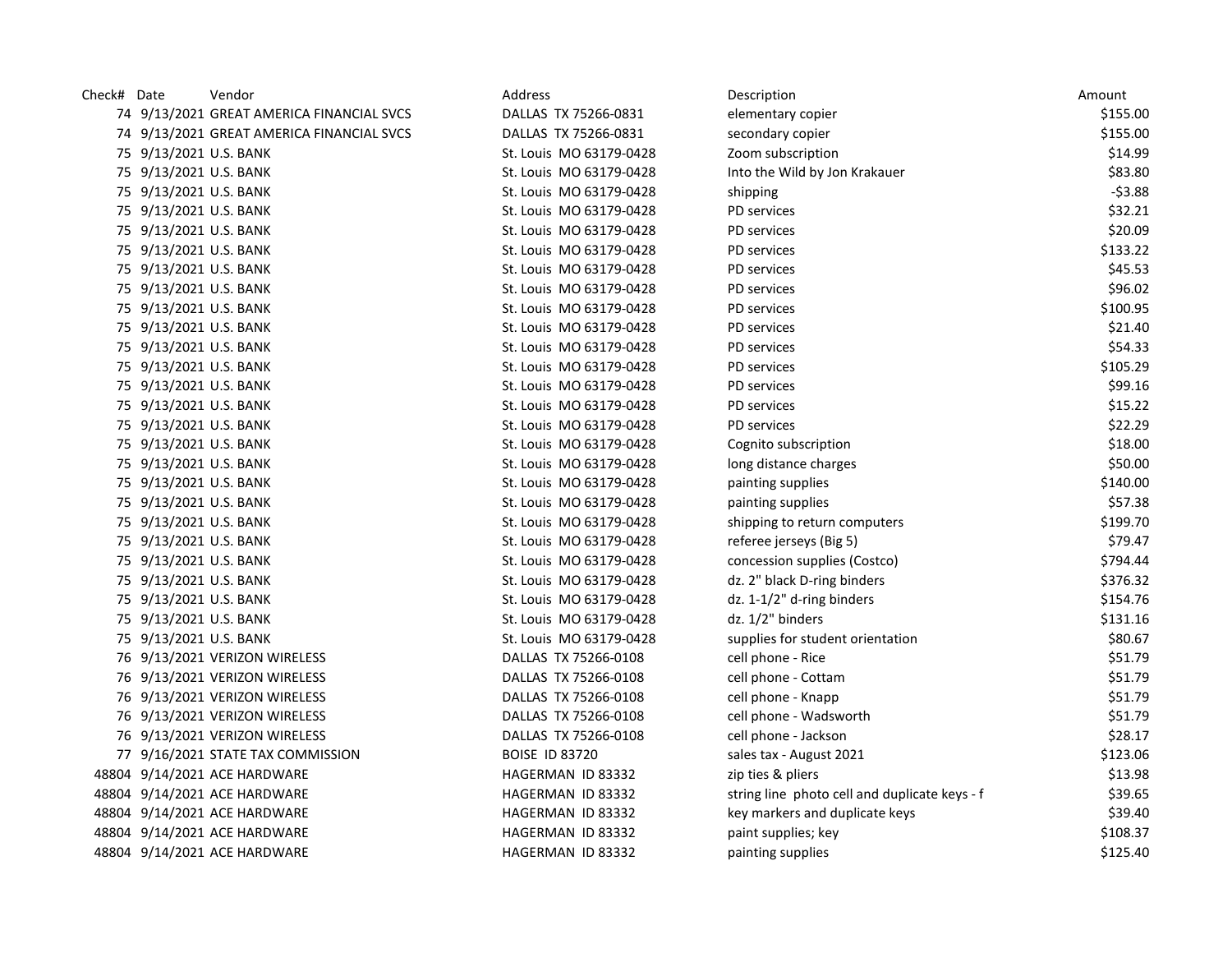| 48804 9/14/2021 ACE HARDWARE            | HAGERMAN ID 83332    | screws & lumber for football field bleachers & | \$162.56 |
|-----------------------------------------|----------------------|------------------------------------------------|----------|
| 48804 9/14/2021 ACE HARDWARE            | HAGERMAN ID 83332    | painting supplies                              | \$82.49  |
| 48804 9/14/2021 ACE HARDWARE            | HAGERMAN ID 83332    | maintenance supplies                           | \$167.11 |
| 48804 9/14/2021 ACE HARDWARE            | HAGERMAN ID 83332    | battery; supplies for football field           | \$183.71 |
| 48804 9/14/2021 ACE HARDWARE            | HAGERMAN ID 83332    | sprinkler parts                                | \$244.95 |
| 48804 9/14/2021 ACE HARDWARE            | HAGERMAN ID 83332    | plumbing supplies for sink replacement         | \$30.96  |
| 48804 9/14/2021 ACE HARDWARE            | HAGERMAN ID 83332    | paint supplies                                 | \$63.04  |
| 48804 9/14/2021 ACE HARDWARE            | HAGERMAN ID 83332    | tape & string - football field                 | \$45.98  |
| 48805 9/14/2021 AMAZON CAPITAL SERVICES | SEATTLE WA 981245184 | HDMI fiber optic cable 50                      | \$213.44 |
| 48805 9/14/2021 AMAZON CAPITAL SERVICES | SEATTLE WA 981245184 | dz. Sharpie fine point                         | \$7.21   |
| 48805 9/14/2021 AMAZON CAPITAL SERVICES | SEATTLE WA 981245184 | dz. Sharpie chisel tip                         | \$11.72  |
| 48805 9/14/2021 AMAZON CAPITAL SERVICES | SEATTLE WA 981245184 | bx. self-seal envelopes                        | \$47.98  |
| 48805 9/14/2021 AMAZON CAPITAL SERVICES | SEATTLE WA 981245184 | pk. G2 pens black                              | \$22.02  |
| 48805 9/14/2021 AMAZON CAPITAL SERVICES | SEATTLE WA 981245184 | pk. cardstock white                            | \$12.49  |
| 48805 9/14/2021 AMAZON CAPITAL SERVICES | SEATTLE WA 981245184 | ea. classroom wall clock                       | \$13.49  |
| 48805 9/14/2021 AMAZON CAPITAL SERVICES | SEATTLE WA 981245184 | pk. G2 pens colored                            | \$19.99  |
| 48805 9/14/2021 AMAZON CAPITAL SERVICES | SEATTLE WA 981245184 | pk. Post-it notes 3x3                          | \$17.99  |
| 48805 9/14/2021 AMAZON CAPITAL SERVICES | SEATTLE WA 981245184 | pk. dividers (GRIT)                            | \$145.08 |
| 48805 9/14/2021 AMAZON CAPITAL SERVICES | SEATTLE WA 981245184 | pk. construction paper yellow                  | \$45.45  |
| 48805 9/14/2021 AMAZON CAPITAL SERVICES | SEATTLE WA 981245184 | pk. color dot stickers                         | \$5.59   |
| 48805 9/14/2021 AMAZON CAPITAL SERVICES | SEATTLE WA 981245184 | ea. whistle w/lanyard                          | \$10.98  |
| 48805 9/14/2021 AMAZON CAPITAL SERVICES | SEATTLE WA 981245184 | ea. cork bulletin board 48x60"                 | \$261.99 |
| 48805 9/14/2021 AMAZON CAPITAL SERVICES | SEATTLE WA 981245184 | My First English flash cards                   | \$22.49  |
| 48805 9/14/2021 AMAZON CAPITAL SERVICES | SEATTLE WA 981245184 | 3-pk white artists tape                        | \$10.99  |
| 48805 9/14/2021 AMAZON CAPITAL SERVICES | SEATTLE WA 981245184 | doll hair rooting tool                         | \$10.49  |
| 48805 9/14/2021 AMAZON CAPITAL SERVICES | SEATTLE WA 981245184 | magic white modeling clay bulk                 | \$70.88  |
| 48805 9/14/2021 AMAZON CAPITAL SERVICES | SEATTLE WA 981245184 | Introductory and Intermediate Algebra: An Appl | \$9.04   |
| 48805 9/14/2021 AMAZON CAPITAL SERVICES | SEATTLE WA 981245184 | Introductory and Intermediate Algebra: An Appl | \$20.28  |
| 48805 9/14/2021 AMAZON CAPITAL SERVICES | SEATTLE WA 981245184 | Introductory and Intermediate Algebra: An Appl | \$11.30  |
| 48805 9/14/2021 AMAZON CAPITAL SERVICES | SEATTLE WA 981245184 | Introductory and Intermediate Algebra: An Appl | \$8.21   |
| 48805 9/14/2021 AMAZON CAPITAL SERVICES | SEATTLE WA 981245184 | Introductory and Intermediate Algebra: An Appl | \$43.80  |
| 48805 9/14/2021 AMAZON CAPITAL SERVICES | SEATTLE WA 981245184 | Introductory and Intermediate Algebra: An Appl | \$56.20  |
| 48805 9/14/2021 AMAZON CAPITAL SERVICES | SEATTLE WA 981245184 | Introductory and Intermediate Algebra: An Appl | \$7.34   |
| 48805 9/14/2021 AMAZON CAPITAL SERVICES | SEATTLE WA 981245184 | Introductory and Intermediate Algebra: An Appl | \$28.30  |
| 48805 9/14/2021 AMAZON CAPITAL SERVICES | SEATTLE WA 981245184 | Introductory and Intermediate Algebra: An Appl | \$44.66  |
| 48805 9/14/2021 AMAZON CAPITAL SERVICES | SEATTLE WA 981245184 | Introductory and Intermediate Algebra: An Appl | \$8.76   |
| 48805 9/14/2021 AMAZON CAPITAL SERVICES | SEATTLE WA 981245184 | Introductory and Intermediate Algebra: An Appl | \$4.47   |
| 48805 9/14/2021 AMAZON CAPITAL SERVICES | SEATTLE WA 981245184 | Introductory and Intermediate Algebra: An Appl | \$5.33   |
| 48805 9/14/2021 AMAZON CAPITAL SERVICES | SEATTLE WA 981245184 | Introductory and Intermediate Algebra: An Appl | \$20.20  |
| 48805 9/14/2021 AMAZON CAPITAL SERVICES | SEATTLE WA 981245184 | <b>Thinking Mathematically</b>                 | \$20.52  |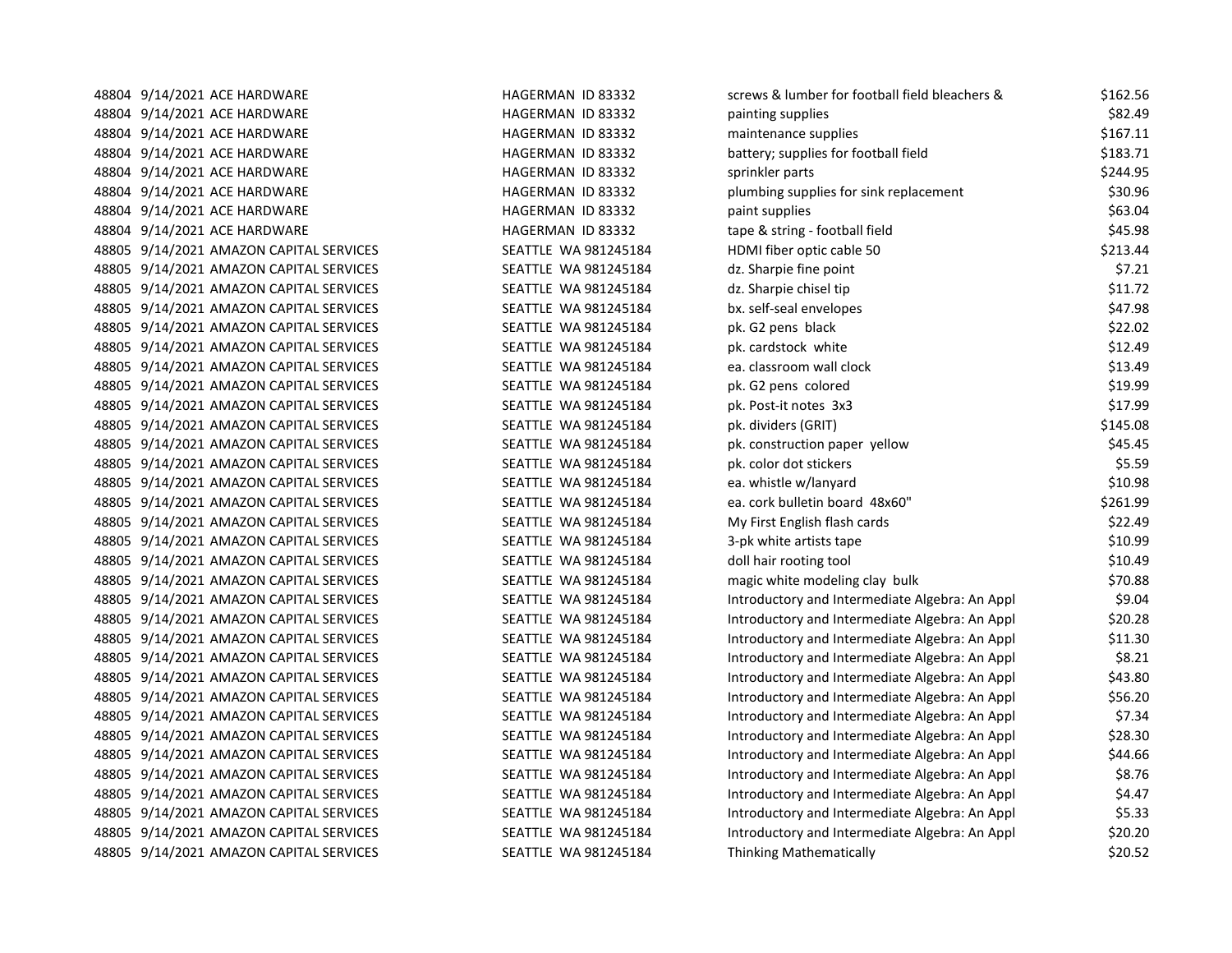| 48805 9/14/2021 AMAZON CAPITAL SERVICES<br>SEATTLE WA 981245184<br><b>Thinking Mathematically</b><br>48805 9/14/2021 AMAZON CAPITAL SERVICES<br>SEATTLE WA 981245184<br><b>Thinking Mathematically</b><br>SEATTLE WA 981245184<br><b>Thinking Mathematically</b><br>48805 9/14/2021 AMAZON CAPITAL SERVICES<br>48805 9/14/2021 AMAZON CAPITAL SERVICES<br>SEATTLE WA 981245184<br><b>Thinking Mathematically</b><br>48805 9/14/2021 AMAZON CAPITAL SERVICES<br>SEATTLE WA 981245184<br>shipping<br>48805 9/14/2021 AMAZON CAPITAL SERVICES<br>SEATTLE WA 981245184<br>Introductory and Intermediate Algebra: An Appl<br>48805 9/14/2021 AMAZON CAPITAL SERVICES<br>SEATTLE WA 981245184<br>Introductory and Intermediate Algebra: An Appl<br>48805 9/14/2021 AMAZON CAPITAL SERVICES<br>SEATTLE WA 981245184<br><b>HP410X toner cartridge</b><br>48805 9/14/2021 AMAZON CAPITAL SERVICES<br>SEATTLE WA 981245184<br><b>HP410X toner cartridge</b><br>pkg. 3" binders<br>48805 9/14/2021 AMAZON CAPITAL SERVICES<br>SEATTLE WA 981245184<br>SEATTLE WA 981245184<br>ea. 1.5" binders<br>48805 9/14/2021 AMAZON CAPITAL SERVICES<br>48805 9/14/2021 AMAZON CAPITAL SERVICES<br>SEATTLE WA 981245184<br>electric stapler<br>HDMI cable 25'<br>48805 9/14/2021 AMAZON CAPITAL SERVICES<br>SEATTLE WA 981245184<br>48805 9/14/2021 AMAZON CAPITAL SERVICES<br>SEATTLE WA 981245184<br>5-port switch<br>48805 9/14/2021 AMAZON CAPITAL SERVICES<br>SEATTLE WA 981245184<br>wireless presenter<br>wireless keyboard/mouse combo<br>48805 9/14/2021 AMAZON CAPITAL SERVICES<br>SEATTLE WA 981245184<br>SEATTLE WA 981245184<br>9-piece precision screwdriver set<br>48805 9/14/2021 AMAZON CAPITAL SERVICES<br>48805 9/14/2021 AMAZON CAPITAL SERVICES<br>SEATTLE WA 981245184<br>Asus desktop computer<br>SEATTLE WA 981245184<br>8-in-1 laptop precision repair kit<br>48805 9/14/2021 AMAZON CAPITAL SERVICES<br>48805 9/14/2021 AMAZON CAPITAL SERVICES<br>RJ45 pass-thru connectors cat6<br>SEATTLE WA 981245184<br>48805 9/14/2021 AMAZON CAPITAL SERVICES<br>SEATTLE WA 981245184<br>silicone repair mat<br>48805 9/14/2021 AMAZON CAPITAL SERVICES<br>SEATTLE WA 981245184<br>Aple iPad with wifi<br>SEATTLE WA 981245184<br>Canon laser printer<br>48805 9/14/2021 AMAZON CAPITAL SERVICES<br>48805 9/14/2021 AMAZON CAPITAL SERVICES<br>SEATTLE WA 981245184<br>canon toner<br>48805 9/14/2021 AMAZON CAPITAL SERVICES<br>SEATTLE WA 981245184<br>cord cover concealer<br>SEATTLE WA 981245184<br>HDMI fiber optic cable 60<br>48805 9/14/2021 AMAZON CAPITAL SERVICES<br>48805 9/14/2021 AMAZON CAPITAL SERVICES<br>SEATTLE WA 981245184<br>USB extender<br>48805 9/14/2021 AMAZON CAPITAL SERVICES<br>SEATTLE WA 981245184<br>shipping<br>48805 9/14/2021 AMAZON CAPITAL SERVICES<br>SEATTLE WA 981245184<br>CREDIT ON RETURNED COMPUTERS<br>reimburse for travel expenses - PD<br>48806 9/14/2021 Arriaga Lynn<br>Hagerman ID 83332<br>48806 9/14/2021 Arriaga Lynn<br>Hagerman ID 83332<br>mileage<br>48807 9/14/2021 ASCD<br>basic membership - Jim Brown<br>Philadelphia PA 19101-9915<br>EduTyping annual renewal<br>48808 9/14/2021 B.E. Publishing<br>Warwick RI 02888<br>21316-5001 ea. sharpie marker fine blue<br>48809 9/14/2021 BLICK ART MATERIALS<br>GALESBURG IL 61402-1267<br>48809 9/14/2021 BLICK ART MATERIALS<br>GALESBURG IL 61402-1267<br>21316-2026 pk. sharpie markers fine black<br>21315-2003 ea. sharpie marker ultra-fine bl<br>48809 9/14/2021 BLICK ART MATERIALS<br>GALESBURG IL 61402-1267<br>21316-3001 ea. sharpie marker fine red<br>48809 9/14/2021 BLICK ART MATERIALS<br>GALESBURG IL 61402-1267<br>00309-3007 watercolor pan red refill<br>48809 9/14/2021 BLICK ART MATERIALS<br>GALESBURG IL 61402-1267<br>24149-1001 rl. masking tape 3/4"<br>48809 9/14/2021 BLICK ART MATERIALS<br>GALESBURG IL 61402-1267 | 48805 9/14/2021 AMAZON CAPITAL SERVICES | SEATTLE WA 981245184 | <b>Thinking Mathematically</b> | \$31.90      |
|------------------------------------------------------------------------------------------------------------------------------------------------------------------------------------------------------------------------------------------------------------------------------------------------------------------------------------------------------------------------------------------------------------------------------------------------------------------------------------------------------------------------------------------------------------------------------------------------------------------------------------------------------------------------------------------------------------------------------------------------------------------------------------------------------------------------------------------------------------------------------------------------------------------------------------------------------------------------------------------------------------------------------------------------------------------------------------------------------------------------------------------------------------------------------------------------------------------------------------------------------------------------------------------------------------------------------------------------------------------------------------------------------------------------------------------------------------------------------------------------------------------------------------------------------------------------------------------------------------------------------------------------------------------------------------------------------------------------------------------------------------------------------------------------------------------------------------------------------------------------------------------------------------------------------------------------------------------------------------------------------------------------------------------------------------------------------------------------------------------------------------------------------------------------------------------------------------------------------------------------------------------------------------------------------------------------------------------------------------------------------------------------------------------------------------------------------------------------------------------------------------------------------------------------------------------------------------------------------------------------------------------------------------------------------------------------------------------------------------------------------------------------------------------------------------------------------------------------------------------------------------------------------------------------------------------------------------------------------------------------------------------------------------------------------------------------------------------------------------------------------------------------------------------------------------------------------------------------------------------------------------------------------------------------------------------------------------------------------------------------------------------------------------------------------------------------------------------------------------------------------------------------------------------------------------------------------------------------------------------------------------------------------------------------------------------------------------------------------------------------------------------------------------------------------------------------------------------------------------|-----------------------------------------|----------------------|--------------------------------|--------------|
|                                                                                                                                                                                                                                                                                                                                                                                                                                                                                                                                                                                                                                                                                                                                                                                                                                                                                                                                                                                                                                                                                                                                                                                                                                                                                                                                                                                                                                                                                                                                                                                                                                                                                                                                                                                                                                                                                                                                                                                                                                                                                                                                                                                                                                                                                                                                                                                                                                                                                                                                                                                                                                                                                                                                                                                                                                                                                                                                                                                                                                                                                                                                                                                                                                                                                                                                                                                                                                                                                                                                                                                                                                                                                                                                                                                                                                                            |                                         |                      |                                | \$20.00      |
|                                                                                                                                                                                                                                                                                                                                                                                                                                                                                                                                                                                                                                                                                                                                                                                                                                                                                                                                                                                                                                                                                                                                                                                                                                                                                                                                                                                                                                                                                                                                                                                                                                                                                                                                                                                                                                                                                                                                                                                                                                                                                                                                                                                                                                                                                                                                                                                                                                                                                                                                                                                                                                                                                                                                                                                                                                                                                                                                                                                                                                                                                                                                                                                                                                                                                                                                                                                                                                                                                                                                                                                                                                                                                                                                                                                                                                                            |                                         |                      |                                | \$29.98      |
|                                                                                                                                                                                                                                                                                                                                                                                                                                                                                                                                                                                                                                                                                                                                                                                                                                                                                                                                                                                                                                                                                                                                                                                                                                                                                                                                                                                                                                                                                                                                                                                                                                                                                                                                                                                                                                                                                                                                                                                                                                                                                                                                                                                                                                                                                                                                                                                                                                                                                                                                                                                                                                                                                                                                                                                                                                                                                                                                                                                                                                                                                                                                                                                                                                                                                                                                                                                                                                                                                                                                                                                                                                                                                                                                                                                                                                                            |                                         |                      |                                | \$17.63      |
|                                                                                                                                                                                                                                                                                                                                                                                                                                                                                                                                                                                                                                                                                                                                                                                                                                                                                                                                                                                                                                                                                                                                                                                                                                                                                                                                                                                                                                                                                                                                                                                                                                                                                                                                                                                                                                                                                                                                                                                                                                                                                                                                                                                                                                                                                                                                                                                                                                                                                                                                                                                                                                                                                                                                                                                                                                                                                                                                                                                                                                                                                                                                                                                                                                                                                                                                                                                                                                                                                                                                                                                                                                                                                                                                                                                                                                                            |                                         |                      |                                | \$22.48      |
|                                                                                                                                                                                                                                                                                                                                                                                                                                                                                                                                                                                                                                                                                                                                                                                                                                                                                                                                                                                                                                                                                                                                                                                                                                                                                                                                                                                                                                                                                                                                                                                                                                                                                                                                                                                                                                                                                                                                                                                                                                                                                                                                                                                                                                                                                                                                                                                                                                                                                                                                                                                                                                                                                                                                                                                                                                                                                                                                                                                                                                                                                                                                                                                                                                                                                                                                                                                                                                                                                                                                                                                                                                                                                                                                                                                                                                                            |                                         |                      |                                | \$59.86      |
|                                                                                                                                                                                                                                                                                                                                                                                                                                                                                                                                                                                                                                                                                                                                                                                                                                                                                                                                                                                                                                                                                                                                                                                                                                                                                                                                                                                                                                                                                                                                                                                                                                                                                                                                                                                                                                                                                                                                                                                                                                                                                                                                                                                                                                                                                                                                                                                                                                                                                                                                                                                                                                                                                                                                                                                                                                                                                                                                                                                                                                                                                                                                                                                                                                                                                                                                                                                                                                                                                                                                                                                                                                                                                                                                                                                                                                                            |                                         |                      |                                | \$26.73      |
|                                                                                                                                                                                                                                                                                                                                                                                                                                                                                                                                                                                                                                                                                                                                                                                                                                                                                                                                                                                                                                                                                                                                                                                                                                                                                                                                                                                                                                                                                                                                                                                                                                                                                                                                                                                                                                                                                                                                                                                                                                                                                                                                                                                                                                                                                                                                                                                                                                                                                                                                                                                                                                                                                                                                                                                                                                                                                                                                                                                                                                                                                                                                                                                                                                                                                                                                                                                                                                                                                                                                                                                                                                                                                                                                                                                                                                                            |                                         |                      |                                | \$13.13      |
|                                                                                                                                                                                                                                                                                                                                                                                                                                                                                                                                                                                                                                                                                                                                                                                                                                                                                                                                                                                                                                                                                                                                                                                                                                                                                                                                                                                                                                                                                                                                                                                                                                                                                                                                                                                                                                                                                                                                                                                                                                                                                                                                                                                                                                                                                                                                                                                                                                                                                                                                                                                                                                                                                                                                                                                                                                                                                                                                                                                                                                                                                                                                                                                                                                                                                                                                                                                                                                                                                                                                                                                                                                                                                                                                                                                                                                                            |                                         |                      |                                | \$29.99      |
|                                                                                                                                                                                                                                                                                                                                                                                                                                                                                                                                                                                                                                                                                                                                                                                                                                                                                                                                                                                                                                                                                                                                                                                                                                                                                                                                                                                                                                                                                                                                                                                                                                                                                                                                                                                                                                                                                                                                                                                                                                                                                                                                                                                                                                                                                                                                                                                                                                                                                                                                                                                                                                                                                                                                                                                                                                                                                                                                                                                                                                                                                                                                                                                                                                                                                                                                                                                                                                                                                                                                                                                                                                                                                                                                                                                                                                                            |                                         |                      |                                | \$59.89      |
|                                                                                                                                                                                                                                                                                                                                                                                                                                                                                                                                                                                                                                                                                                                                                                                                                                                                                                                                                                                                                                                                                                                                                                                                                                                                                                                                                                                                                                                                                                                                                                                                                                                                                                                                                                                                                                                                                                                                                                                                                                                                                                                                                                                                                                                                                                                                                                                                                                                                                                                                                                                                                                                                                                                                                                                                                                                                                                                                                                                                                                                                                                                                                                                                                                                                                                                                                                                                                                                                                                                                                                                                                                                                                                                                                                                                                                                            |                                         |                      |                                | \$117.39     |
|                                                                                                                                                                                                                                                                                                                                                                                                                                                                                                                                                                                                                                                                                                                                                                                                                                                                                                                                                                                                                                                                                                                                                                                                                                                                                                                                                                                                                                                                                                                                                                                                                                                                                                                                                                                                                                                                                                                                                                                                                                                                                                                                                                                                                                                                                                                                                                                                                                                                                                                                                                                                                                                                                                                                                                                                                                                                                                                                                                                                                                                                                                                                                                                                                                                                                                                                                                                                                                                                                                                                                                                                                                                                                                                                                                                                                                                            |                                         |                      |                                | \$7.44       |
|                                                                                                                                                                                                                                                                                                                                                                                                                                                                                                                                                                                                                                                                                                                                                                                                                                                                                                                                                                                                                                                                                                                                                                                                                                                                                                                                                                                                                                                                                                                                                                                                                                                                                                                                                                                                                                                                                                                                                                                                                                                                                                                                                                                                                                                                                                                                                                                                                                                                                                                                                                                                                                                                                                                                                                                                                                                                                                                                                                                                                                                                                                                                                                                                                                                                                                                                                                                                                                                                                                                                                                                                                                                                                                                                                                                                                                                            |                                         |                      |                                | \$57.30      |
|                                                                                                                                                                                                                                                                                                                                                                                                                                                                                                                                                                                                                                                                                                                                                                                                                                                                                                                                                                                                                                                                                                                                                                                                                                                                                                                                                                                                                                                                                                                                                                                                                                                                                                                                                                                                                                                                                                                                                                                                                                                                                                                                                                                                                                                                                                                                                                                                                                                                                                                                                                                                                                                                                                                                                                                                                                                                                                                                                                                                                                                                                                                                                                                                                                                                                                                                                                                                                                                                                                                                                                                                                                                                                                                                                                                                                                                            |                                         |                      |                                | \$24.74      |
|                                                                                                                                                                                                                                                                                                                                                                                                                                                                                                                                                                                                                                                                                                                                                                                                                                                                                                                                                                                                                                                                                                                                                                                                                                                                                                                                                                                                                                                                                                                                                                                                                                                                                                                                                                                                                                                                                                                                                                                                                                                                                                                                                                                                                                                                                                                                                                                                                                                                                                                                                                                                                                                                                                                                                                                                                                                                                                                                                                                                                                                                                                                                                                                                                                                                                                                                                                                                                                                                                                                                                                                                                                                                                                                                                                                                                                                            |                                         |                      |                                | \$209.90     |
|                                                                                                                                                                                                                                                                                                                                                                                                                                                                                                                                                                                                                                                                                                                                                                                                                                                                                                                                                                                                                                                                                                                                                                                                                                                                                                                                                                                                                                                                                                                                                                                                                                                                                                                                                                                                                                                                                                                                                                                                                                                                                                                                                                                                                                                                                                                                                                                                                                                                                                                                                                                                                                                                                                                                                                                                                                                                                                                                                                                                                                                                                                                                                                                                                                                                                                                                                                                                                                                                                                                                                                                                                                                                                                                                                                                                                                                            |                                         |                      |                                | \$123.30     |
|                                                                                                                                                                                                                                                                                                                                                                                                                                                                                                                                                                                                                                                                                                                                                                                                                                                                                                                                                                                                                                                                                                                                                                                                                                                                                                                                                                                                                                                                                                                                                                                                                                                                                                                                                                                                                                                                                                                                                                                                                                                                                                                                                                                                                                                                                                                                                                                                                                                                                                                                                                                                                                                                                                                                                                                                                                                                                                                                                                                                                                                                                                                                                                                                                                                                                                                                                                                                                                                                                                                                                                                                                                                                                                                                                                                                                                                            |                                         |                      |                                | \$165.24     |
|                                                                                                                                                                                                                                                                                                                                                                                                                                                                                                                                                                                                                                                                                                                                                                                                                                                                                                                                                                                                                                                                                                                                                                                                                                                                                                                                                                                                                                                                                                                                                                                                                                                                                                                                                                                                                                                                                                                                                                                                                                                                                                                                                                                                                                                                                                                                                                                                                                                                                                                                                                                                                                                                                                                                                                                                                                                                                                                                                                                                                                                                                                                                                                                                                                                                                                                                                                                                                                                                                                                                                                                                                                                                                                                                                                                                                                                            |                                         |                      |                                | \$9.99       |
|                                                                                                                                                                                                                                                                                                                                                                                                                                                                                                                                                                                                                                                                                                                                                                                                                                                                                                                                                                                                                                                                                                                                                                                                                                                                                                                                                                                                                                                                                                                                                                                                                                                                                                                                                                                                                                                                                                                                                                                                                                                                                                                                                                                                                                                                                                                                                                                                                                                                                                                                                                                                                                                                                                                                                                                                                                                                                                                                                                                                                                                                                                                                                                                                                                                                                                                                                                                                                                                                                                                                                                                                                                                                                                                                                                                                                                                            |                                         |                      |                                | \$4,194.00   |
|                                                                                                                                                                                                                                                                                                                                                                                                                                                                                                                                                                                                                                                                                                                                                                                                                                                                                                                                                                                                                                                                                                                                                                                                                                                                                                                                                                                                                                                                                                                                                                                                                                                                                                                                                                                                                                                                                                                                                                                                                                                                                                                                                                                                                                                                                                                                                                                                                                                                                                                                                                                                                                                                                                                                                                                                                                                                                                                                                                                                                                                                                                                                                                                                                                                                                                                                                                                                                                                                                                                                                                                                                                                                                                                                                                                                                                                            |                                         |                      |                                | \$19.75      |
|                                                                                                                                                                                                                                                                                                                                                                                                                                                                                                                                                                                                                                                                                                                                                                                                                                                                                                                                                                                                                                                                                                                                                                                                                                                                                                                                                                                                                                                                                                                                                                                                                                                                                                                                                                                                                                                                                                                                                                                                                                                                                                                                                                                                                                                                                                                                                                                                                                                                                                                                                                                                                                                                                                                                                                                                                                                                                                                                                                                                                                                                                                                                                                                                                                                                                                                                                                                                                                                                                                                                                                                                                                                                                                                                                                                                                                                            |                                         |                      |                                | \$63.90      |
|                                                                                                                                                                                                                                                                                                                                                                                                                                                                                                                                                                                                                                                                                                                                                                                                                                                                                                                                                                                                                                                                                                                                                                                                                                                                                                                                                                                                                                                                                                                                                                                                                                                                                                                                                                                                                                                                                                                                                                                                                                                                                                                                                                                                                                                                                                                                                                                                                                                                                                                                                                                                                                                                                                                                                                                                                                                                                                                                                                                                                                                                                                                                                                                                                                                                                                                                                                                                                                                                                                                                                                                                                                                                                                                                                                                                                                                            |                                         |                      |                                | \$15.57      |
|                                                                                                                                                                                                                                                                                                                                                                                                                                                                                                                                                                                                                                                                                                                                                                                                                                                                                                                                                                                                                                                                                                                                                                                                                                                                                                                                                                                                                                                                                                                                                                                                                                                                                                                                                                                                                                                                                                                                                                                                                                                                                                                                                                                                                                                                                                                                                                                                                                                                                                                                                                                                                                                                                                                                                                                                                                                                                                                                                                                                                                                                                                                                                                                                                                                                                                                                                                                                                                                                                                                                                                                                                                                                                                                                                                                                                                                            |                                         |                      |                                | \$509.20     |
|                                                                                                                                                                                                                                                                                                                                                                                                                                                                                                                                                                                                                                                                                                                                                                                                                                                                                                                                                                                                                                                                                                                                                                                                                                                                                                                                                                                                                                                                                                                                                                                                                                                                                                                                                                                                                                                                                                                                                                                                                                                                                                                                                                                                                                                                                                                                                                                                                                                                                                                                                                                                                                                                                                                                                                                                                                                                                                                                                                                                                                                                                                                                                                                                                                                                                                                                                                                                                                                                                                                                                                                                                                                                                                                                                                                                                                                            |                                         |                      |                                | \$150.93     |
|                                                                                                                                                                                                                                                                                                                                                                                                                                                                                                                                                                                                                                                                                                                                                                                                                                                                                                                                                                                                                                                                                                                                                                                                                                                                                                                                                                                                                                                                                                                                                                                                                                                                                                                                                                                                                                                                                                                                                                                                                                                                                                                                                                                                                                                                                                                                                                                                                                                                                                                                                                                                                                                                                                                                                                                                                                                                                                                                                                                                                                                                                                                                                                                                                                                                                                                                                                                                                                                                                                                                                                                                                                                                                                                                                                                                                                                            |                                         |                      |                                | \$75.00      |
|                                                                                                                                                                                                                                                                                                                                                                                                                                                                                                                                                                                                                                                                                                                                                                                                                                                                                                                                                                                                                                                                                                                                                                                                                                                                                                                                                                                                                                                                                                                                                                                                                                                                                                                                                                                                                                                                                                                                                                                                                                                                                                                                                                                                                                                                                                                                                                                                                                                                                                                                                                                                                                                                                                                                                                                                                                                                                                                                                                                                                                                                                                                                                                                                                                                                                                                                                                                                                                                                                                                                                                                                                                                                                                                                                                                                                                                            |                                         |                      |                                | \$114.95     |
|                                                                                                                                                                                                                                                                                                                                                                                                                                                                                                                                                                                                                                                                                                                                                                                                                                                                                                                                                                                                                                                                                                                                                                                                                                                                                                                                                                                                                                                                                                                                                                                                                                                                                                                                                                                                                                                                                                                                                                                                                                                                                                                                                                                                                                                                                                                                                                                                                                                                                                                                                                                                                                                                                                                                                                                                                                                                                                                                                                                                                                                                                                                                                                                                                                                                                                                                                                                                                                                                                                                                                                                                                                                                                                                                                                                                                                                            |                                         |                      |                                | \$239.96     |
|                                                                                                                                                                                                                                                                                                                                                                                                                                                                                                                                                                                                                                                                                                                                                                                                                                                                                                                                                                                                                                                                                                                                                                                                                                                                                                                                                                                                                                                                                                                                                                                                                                                                                                                                                                                                                                                                                                                                                                                                                                                                                                                                                                                                                                                                                                                                                                                                                                                                                                                                                                                                                                                                                                                                                                                                                                                                                                                                                                                                                                                                                                                                                                                                                                                                                                                                                                                                                                                                                                                                                                                                                                                                                                                                                                                                                                                            |                                         |                      |                                | \$229.20     |
|                                                                                                                                                                                                                                                                                                                                                                                                                                                                                                                                                                                                                                                                                                                                                                                                                                                                                                                                                                                                                                                                                                                                                                                                                                                                                                                                                                                                                                                                                                                                                                                                                                                                                                                                                                                                                                                                                                                                                                                                                                                                                                                                                                                                                                                                                                                                                                                                                                                                                                                                                                                                                                                                                                                                                                                                                                                                                                                                                                                                                                                                                                                                                                                                                                                                                                                                                                                                                                                                                                                                                                                                                                                                                                                                                                                                                                                            |                                         |                      |                                | \$19.27      |
|                                                                                                                                                                                                                                                                                                                                                                                                                                                                                                                                                                                                                                                                                                                                                                                                                                                                                                                                                                                                                                                                                                                                                                                                                                                                                                                                                                                                                                                                                                                                                                                                                                                                                                                                                                                                                                                                                                                                                                                                                                                                                                                                                                                                                                                                                                                                                                                                                                                                                                                                                                                                                                                                                                                                                                                                                                                                                                                                                                                                                                                                                                                                                                                                                                                                                                                                                                                                                                                                                                                                                                                                                                                                                                                                                                                                                                                            |                                         |                      |                                | $-$4,495.00$ |
|                                                                                                                                                                                                                                                                                                                                                                                                                                                                                                                                                                                                                                                                                                                                                                                                                                                                                                                                                                                                                                                                                                                                                                                                                                                                                                                                                                                                                                                                                                                                                                                                                                                                                                                                                                                                                                                                                                                                                                                                                                                                                                                                                                                                                                                                                                                                                                                                                                                                                                                                                                                                                                                                                                                                                                                                                                                                                                                                                                                                                                                                                                                                                                                                                                                                                                                                                                                                                                                                                                                                                                                                                                                                                                                                                                                                                                                            |                                         |                      |                                | \$30.72      |
|                                                                                                                                                                                                                                                                                                                                                                                                                                                                                                                                                                                                                                                                                                                                                                                                                                                                                                                                                                                                                                                                                                                                                                                                                                                                                                                                                                                                                                                                                                                                                                                                                                                                                                                                                                                                                                                                                                                                                                                                                                                                                                                                                                                                                                                                                                                                                                                                                                                                                                                                                                                                                                                                                                                                                                                                                                                                                                                                                                                                                                                                                                                                                                                                                                                                                                                                                                                                                                                                                                                                                                                                                                                                                                                                                                                                                                                            |                                         |                      |                                | \$100.80     |
|                                                                                                                                                                                                                                                                                                                                                                                                                                                                                                                                                                                                                                                                                                                                                                                                                                                                                                                                                                                                                                                                                                                                                                                                                                                                                                                                                                                                                                                                                                                                                                                                                                                                                                                                                                                                                                                                                                                                                                                                                                                                                                                                                                                                                                                                                                                                                                                                                                                                                                                                                                                                                                                                                                                                                                                                                                                                                                                                                                                                                                                                                                                                                                                                                                                                                                                                                                                                                                                                                                                                                                                                                                                                                                                                                                                                                                                            |                                         |                      |                                | \$59.00      |
|                                                                                                                                                                                                                                                                                                                                                                                                                                                                                                                                                                                                                                                                                                                                                                                                                                                                                                                                                                                                                                                                                                                                                                                                                                                                                                                                                                                                                                                                                                                                                                                                                                                                                                                                                                                                                                                                                                                                                                                                                                                                                                                                                                                                                                                                                                                                                                                                                                                                                                                                                                                                                                                                                                                                                                                                                                                                                                                                                                                                                                                                                                                                                                                                                                                                                                                                                                                                                                                                                                                                                                                                                                                                                                                                                                                                                                                            |                                         |                      |                                | \$439.60     |
|                                                                                                                                                                                                                                                                                                                                                                                                                                                                                                                                                                                                                                                                                                                                                                                                                                                                                                                                                                                                                                                                                                                                                                                                                                                                                                                                                                                                                                                                                                                                                                                                                                                                                                                                                                                                                                                                                                                                                                                                                                                                                                                                                                                                                                                                                                                                                                                                                                                                                                                                                                                                                                                                                                                                                                                                                                                                                                                                                                                                                                                                                                                                                                                                                                                                                                                                                                                                                                                                                                                                                                                                                                                                                                                                                                                                                                                            |                                         |                      |                                | \$3.99       |
|                                                                                                                                                                                                                                                                                                                                                                                                                                                                                                                                                                                                                                                                                                                                                                                                                                                                                                                                                                                                                                                                                                                                                                                                                                                                                                                                                                                                                                                                                                                                                                                                                                                                                                                                                                                                                                                                                                                                                                                                                                                                                                                                                                                                                                                                                                                                                                                                                                                                                                                                                                                                                                                                                                                                                                                                                                                                                                                                                                                                                                                                                                                                                                                                                                                                                                                                                                                                                                                                                                                                                                                                                                                                                                                                                                                                                                                            |                                         |                      |                                | \$33.29      |
|                                                                                                                                                                                                                                                                                                                                                                                                                                                                                                                                                                                                                                                                                                                                                                                                                                                                                                                                                                                                                                                                                                                                                                                                                                                                                                                                                                                                                                                                                                                                                                                                                                                                                                                                                                                                                                                                                                                                                                                                                                                                                                                                                                                                                                                                                                                                                                                                                                                                                                                                                                                                                                                                                                                                                                                                                                                                                                                                                                                                                                                                                                                                                                                                                                                                                                                                                                                                                                                                                                                                                                                                                                                                                                                                                                                                                                                            |                                         |                      |                                | \$11.64      |
|                                                                                                                                                                                                                                                                                                                                                                                                                                                                                                                                                                                                                                                                                                                                                                                                                                                                                                                                                                                                                                                                                                                                                                                                                                                                                                                                                                                                                                                                                                                                                                                                                                                                                                                                                                                                                                                                                                                                                                                                                                                                                                                                                                                                                                                                                                                                                                                                                                                                                                                                                                                                                                                                                                                                                                                                                                                                                                                                                                                                                                                                                                                                                                                                                                                                                                                                                                                                                                                                                                                                                                                                                                                                                                                                                                                                                                                            |                                         |                      |                                | \$7.98       |
|                                                                                                                                                                                                                                                                                                                                                                                                                                                                                                                                                                                                                                                                                                                                                                                                                                                                                                                                                                                                                                                                                                                                                                                                                                                                                                                                                                                                                                                                                                                                                                                                                                                                                                                                                                                                                                                                                                                                                                                                                                                                                                                                                                                                                                                                                                                                                                                                                                                                                                                                                                                                                                                                                                                                                                                                                                                                                                                                                                                                                                                                                                                                                                                                                                                                                                                                                                                                                                                                                                                                                                                                                                                                                                                                                                                                                                                            |                                         |                      |                                | \$6.48       |
|                                                                                                                                                                                                                                                                                                                                                                                                                                                                                                                                                                                                                                                                                                                                                                                                                                                                                                                                                                                                                                                                                                                                                                                                                                                                                                                                                                                                                                                                                                                                                                                                                                                                                                                                                                                                                                                                                                                                                                                                                                                                                                                                                                                                                                                                                                                                                                                                                                                                                                                                                                                                                                                                                                                                                                                                                                                                                                                                                                                                                                                                                                                                                                                                                                                                                                                                                                                                                                                                                                                                                                                                                                                                                                                                                                                                                                                            |                                         |                      |                                | \$13.90      |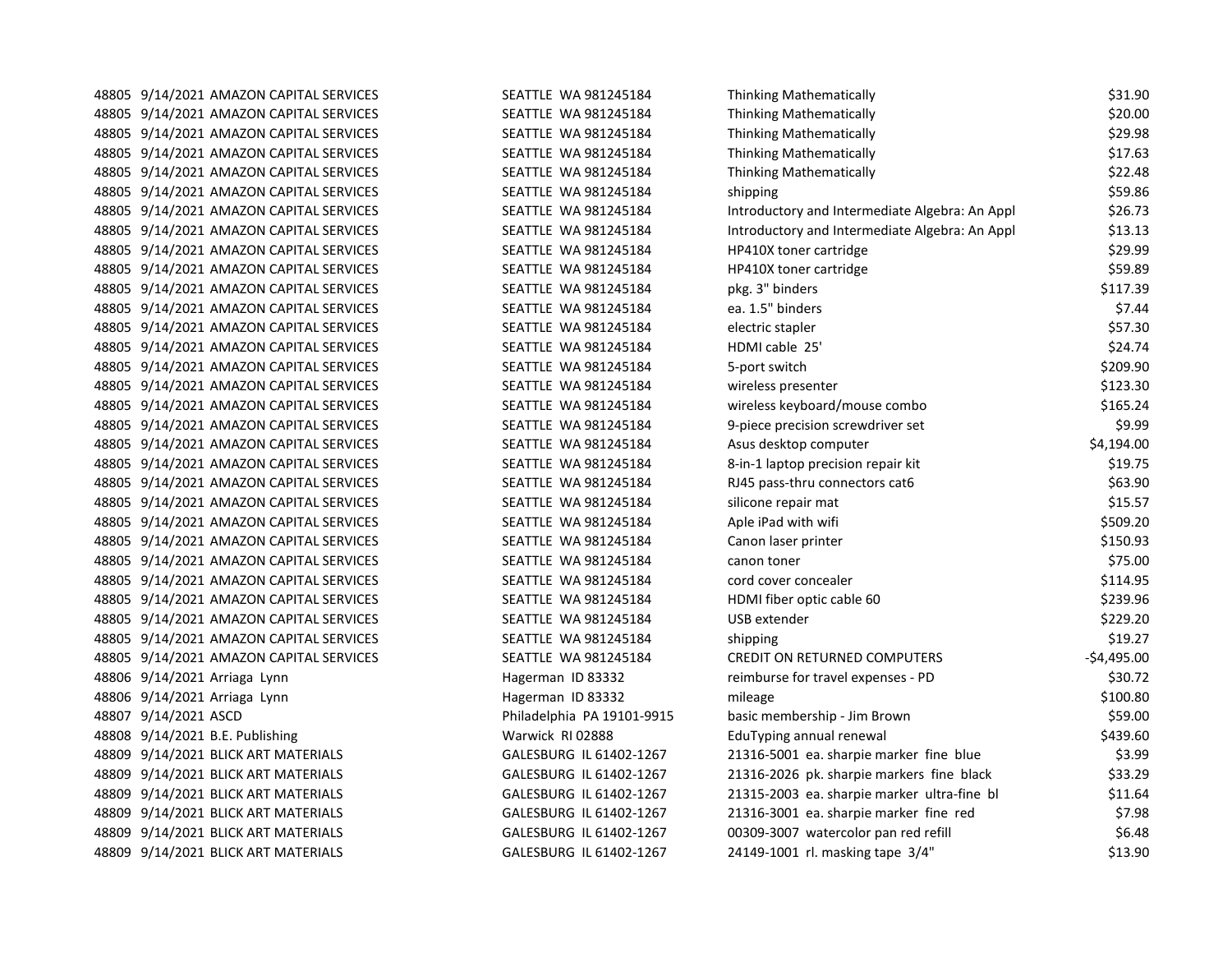48809 9/14/2021 BLICK ART MATERIALS GALESBURG IL 61402-1267 48809 9/14/2021 BLICK ART MATERIALS GALESBURG IL 61402-1267 48809 9/14/2021 BLICK ART MATERIALS GALESBURG IL 61402-1267 48809 9/14/2021 BLICK ART MATERIALS GALESBURG IL 61402-1267 48809 9/14/2021 BLICK ART MATERIALS GALESBURG IL 61402-1267 48809 9/14/2021 BLICK ART MATERIALS GALESBURG IL 61402-1267 48809 9/14/2021 BLICK ART MATERIALS GALESBURG IL 61402-1267 48810 9/14/2021 Bobbins Quilt and Sew Buhl ID 83316 48811 9/14/2021 Book Pal **Canada & 2012.000 Fustin CA 92780** 48812 9/14/2021 Brady Industries Las Vegas NV 89118 48813 9/14/2021 Brennan's Carpet LLC Jerome ID 83338-6144 48813 9/14/2021 Brennan's Carpet LLC Jerome ID 83338-6144 48813 9/14/2021 Brennan's Carpet LLC Jerome ID 83338-6144 48814 9/14/2021 Bridwell Catherine Jerome ID 83338 48814 9/14/2021 Bridwell Catherine Jerome ID 83338 48815 9/14/2021 Petty Cash 48815 9/14/2021 Petty Cash 48815 9/14/2021 Petty Cash 48815 9/14/2021 Petty Cash 48816 9/14/2021 CAXTON PRINTERS CALDWELL ID 83605 48816 9/14/2021 CAXTON PRINTERS CALDWELL ID 83605 48816 9/14/2021 CAXTON PRINTERS CALDWELL ID 83605 48816 9/14/2021 CAXTON PRINTERS CALDWELL ID 83605 48816 9/14/2021 CAXTON PRINTERS CALDWELL ID 83605 48816 9/14/2021 CAXTON PRINTERS CALDWELL ID 83605 48816 9/14/2021 CAXTON PRINTERS CALDWELL ID 83605 48816 9/14/2021 CAXTON PRINTERS CALDWELL ID 83605 48816 9/14/2021 CAXTON PRINTERS CALDWELL ID 83605 48816 9/14/2021 CAXTON PRINTERS CALDWELL ID 83605 48816 9/14/2021 CAXTON PRINTERS CALDWELL ID 83605 48816 9/14/2021 CAXTON PRINTERS CALDWELL ID 83605 48816 9/14/2021 CAXTON PRINTERS CALDWELL ID 83605 48816 9/14/2021 CAXTON PRINTERS CALDWELL ID 83605 48816 9/14/2021 CAXTON PRINTERS CALDWELL ID 83605 48816 9/14/2021 CAXTON PRINTERS CALDWELL ID 83605 48816 9/14/2021 CAXTON PRINTERS CALDWELL ID 83605 48816 9/14/2021 CAXTON PRINTERS CALDWELL ID 83605 48816 9/14/2021 CAXTON PRINTERS CALDWELL ID 83605 48816 9/14/2021 CAXTON PRINTERS CALDWELL ID 83605 48817 9/14/2021 Cengage Learning **Atlanta GA 31193-6743** Atlanta GA 31193-6743

| 24736-1040 ea. low temp 40w glue gun          | \$34.53     |
|-----------------------------------------------|-------------|
| 07015-1006 pk. canvas panel 12x16             | \$86.92     |
| 07015-1023 pk. canvas panel 9x12              | \$58.98     |
| 07015-1023 pk. canvas panel 8x10              | \$55.42     |
| 07015-1000 pk. canvas panel 5x7               | \$41.10     |
| 07015-1044 pk. canvas panel 4x4               | \$20.86     |
| 21316-8001 ea. sharpie marker fine brown      | \$3.99      |
| sewing machine service                        | \$100.00    |
| Gilead                                        | \$272.00    |
| floor scrubber rider TNT T581 micro           | \$8,800.00  |
| carpet for modular                            | \$3,640.00  |
| carpet for classroom in old gym               | \$5,600.00  |
| rooms carpet with labor & supplies (2nd half) | \$13,679.00 |
| working lunch                                 | \$17.68     |
| miles travel to IASO regional meeting         | \$7.84      |
| postage                                       | \$2.60      |
| postage                                       | \$2.40      |
| postage                                       | \$8.25      |
| postage                                       | \$49.15     |
| ea. dry-erase markers black                   | \$45.72     |
| pk. popup notes 3x3                           | \$58.65     |
| pk. tape invisible                            | \$47.37     |
| ea. scissors 8" straight                      | \$7.92      |
| bx. staples                                   | \$21.40     |
| pk. pens round stick black                    | \$7.36      |
| pk. pens round stick blue                     | \$7.36      |
| ea. dry-erase markers blue                    | \$45.72     |
| ea. dryline correction tape                   | \$81.36     |
| pk. index cards ruled white                   | \$3.36      |
| bx. folder manila 1/3 cut                     | \$17.92     |
| ea. advanced scientific calculator            | \$21.24     |
| ea. S calculator scientific gray              | \$20.63     |
| ea. tape dispenser                            | \$11.91     |
| bx. envelope white 10x13                      | \$19.40     |
| bx. paper clips                               | \$3.80      |
| dz. binder clips 3/4"                         | \$6.00      |
| pk. paper black                               | \$10.91     |
| sheet railroad board white 22x28              | \$36.00     |
| bx. railroad board assorted                   | \$52.00     |
| Look! ELL Curriculum K-5                      | \$2,404.24  |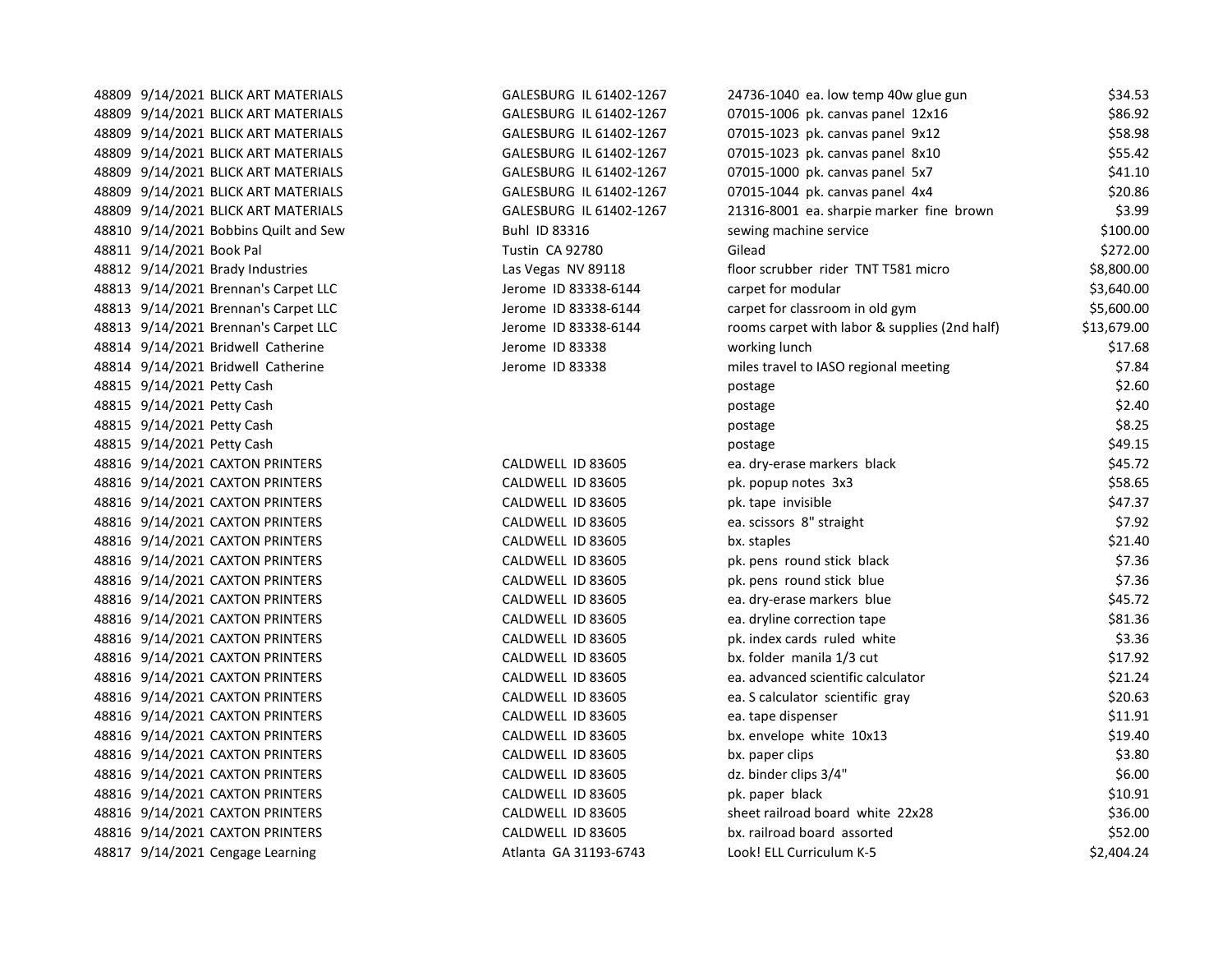| 48817 9/14/2021 Cengage Learning                     | Atlanta GA 31193-6743     | Impact! ELL curriculum 6-8                | \$1,262.50 |
|------------------------------------------------------|---------------------------|-------------------------------------------|------------|
| 48818 9/14/2021 CHAPPEL'S MARKET                     | HAGERMAN ID 83332         | food science supplies                     | \$81.74    |
| 48818 9/14/2021 CHAPPEL'S MARKET                     | HAGERMAN ID 83332         | food science supplies                     | \$12.00    |
| 48818 9/14/2021 CHAPPEL'S MARKET                     | HAGERMAN ID 83332         | food science supplies                     | \$3.58     |
| 48818 9/14/2021 CHAPPEL'S MARKET                     | HAGERMAN ID 83332         | PD supplies                               | \$10.78    |
| 48818 9/14/2021 CHAPPEL'S MARKET                     | HAGERMAN ID 83332         | PD supplies                               | \$7.56     |
| 48818 9/14/2021 CHAPPEL'S MARKET                     | HAGERMAN ID 83332         | PD supplies                               | \$30.84    |
| 48818 9/14/2021 CHAPPEL'S MARKET                     | HAGERMAN ID 83332         | wasp spray                                | \$13.38    |
| 48818 9/14/2021 CHAPPEL'S MARKET                     | HAGERMAN ID 83332         | food science supplies                     | \$46.22    |
| 48818 9/14/2021 CHAPPEL'S MARKET                     | HAGERMAN ID 83332         | food science supplies                     | \$16.00    |
| 48818 9/14/2021 CHAPPEL'S MARKET                     | HAGERMAN ID 83332         | food for cafeteria                        | \$17.97    |
| 48818 9/14/2021 CHAPPEL'S MARKET                     | HAGERMAN ID 83332         | food science supplies                     | \$24.50    |
| 48818 9/14/2021 CHAPPEL'S MARKET                     | HAGERMAN ID 83332         | food for cafeteria                        | \$29.25    |
| 48819 9/14/2021 CHARLIE'S PRODUCE                    | SEATTLE WA 98124          | produce for FFVP                          | \$255.35   |
| 48819 9/14/2021 CHARLIE'S PRODUCE                    | SEATTLE WA 98124          | produce for cafeteria                     | \$132.80   |
| 48819 9/14/2021 CHARLIE'S PRODUCE                    | SEATTLE WA 98124          | produce for cafeteria                     | \$103.75   |
| 48819 9/14/2021 CHARLIE'S PRODUCE                    | SEATTLE WA 98124          | produce for FFVP                          | \$357.00   |
| 48820 9/14/2021 CITY OF HAGERMAN                     | HAGERMAN ID 83332         | water/sewer high school                   | \$573.00   |
| 48820 9/14/2021 CITY OF HAGERMAN                     | HAGERMAN ID 83332         | old gym                                   | \$149.03   |
| 48820 9/14/2021 CITY OF HAGERMAN                     | HAGERMAN ID 83332         | ag building                               | \$147.79   |
| 48820 9/14/2021 CITY OF HAGERMAN                     | HAGERMAN ID 83332         | water/sewer elementary                    | \$247.29   |
| 48821 9/14/2021 COATES CATERING & CONCESSIONS        | HAGERMAN ID 83332         | PD supplies                               | \$276.37   |
| 48822 9/14/2021 DELTA FIRE SYSTEMS INC               | Meridian ID 83642         | fire alarm service                        | \$485.00   |
| 48823 9/14/2021 EPES SOFTWARE                        | <b>BIXBY OK 74008</b>     | web accounting renewal - elementary       | \$173.00   |
| 48824 9/14/2021 FIRE & ICE QUICK FIX CO. INC         | JEROME ID 83338           | repair to oven & fridge                   | \$180.00   |
| 48825 9/14/2021 FRANZ FAMILY BAKERIES                | LOS ANGELES CA 90074-2654 | food for cafeteria                        | \$33.25    |
| 48825 9/14/2021 FRANZ FAMILY BAKERIES                | LOS ANGELES CA 90074-2654 | food for cafeteria                        | \$33.25    |
| 48826 9/14/2021 Gisler Brad                          | Hagerman ID 83332         | gravel & rolling for parking lot          | \$4,925.00 |
| 48827 9/14/2021 Goodheart-Willcox Publisher          | Tinley Park IL 60477-6243 | shipping                                  | \$166.16   |
| 48827 9/14/2021 Goodheart-Willcox Publisher          | Tinley Park IL 60477-6243 | BDL Essential Health TX/OLS6 (2021)       | \$4,078.80 |
| 48828 9/14/2021 GOODING SCHOOL-FOOD SERVICE          | GOODING ID 83330          | 2021-22 bid co-op membership fee          | \$30.00    |
| 48829 9/14/2021 Heartland Payment Systems            | Atlanta GA 31193-6565     | HSS0368 SUP: NK Recipe and Costing annual | \$90.50    |
| 48829 9/14/2021 Heartland Payment Systems            | Atlanta GA 31193-6565     | HSS0366 SUP:NK Menu Planning annual       | \$306.50   |
| 48829 9/14/2021 Heartland Payment Systems            | Atlanta GA 31193-6565     | HSS0367 SUP:NK Production Records annual  | \$113.50   |
| 48830 9/14/2021 Idaho Fire Extinguisher Company      | Twin Falls ID 83301       | 5-H                                       | \$31.75    |
| 48830 9/14/2021 Idaho Fire Extinguisher Company      | Twin Falls ID 83301       | DC-S2                                     | \$285.00   |
| 48830 9/14/2021 Idaho Fire Extinguisher Company      | Twin Falls ID 83301       | $10-N$                                    | \$359.00   |
| 48830 9/14/2021 Idaho Fire Extinguisher Company      | Twin Falls ID 83301       | 5-N                                       | \$418.25   |
| 48831 9/14/2021 Idaho School Boards Association Inc. | Boise ID 83707-4797       | ISBA annual conference registration       | \$1,650.00 |
| 48831 9/14/2021 Idaho School Boards Association Inc. | Boise ID 83707-4797       | ISBA annual conference registration       | \$550.00   |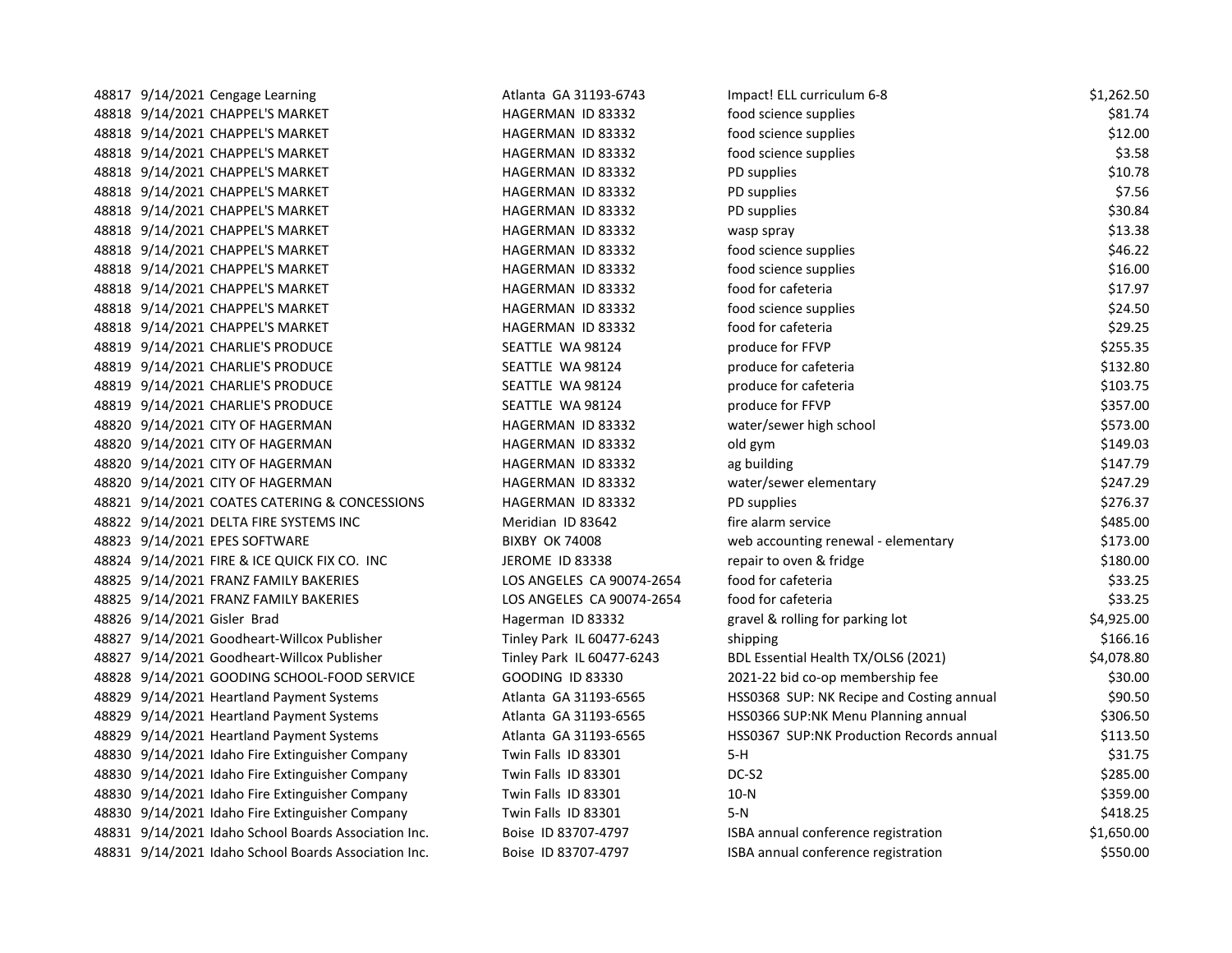| 48831 9/14/2021 Idaho School Boards Association Inc. | Boise ID 83707-4797      | ISBA annual conference registration          | \$550.00    |
|------------------------------------------------------|--------------------------|----------------------------------------------|-------------|
| 48832 9/14/2021 Idaho Department of Education        | Boise ID 83720-0027      | background record checks escrow payment      | \$500.00    |
| 48833 9/14/2021 IDAHO POWER COMPANY                  | BOISE ID 83721-0030      | football lights                              | \$5.21      |
| 48833 9/14/2021 IDAHO POWER COMPANY                  | BOISE ID 83721-0030      | outside lighting                             | \$58.94     |
| 48833 9/14/2021 IDAHO POWER COMPANY                  | BOISE ID 83721-0030      | high school                                  | \$1,773.54  |
| 48833 9/14/2021 IDAHO POWER COMPANY                  | BOISE ID 83721-0030      | ag building                                  | \$417.64    |
| 48833 9/14/2021 IDAHO POWER COMPANY                  | BOISE ID 83721-0030      | old gym                                      | \$239.72    |
| 48833 9/14/2021 IDAHO POWER COMPANY                  | BOISE ID 83721-0030      | elementary                                   | \$1,573.78  |
| 48833 9/14/2021 IDAHO POWER COMPANY                  | BOISE ID 83721-0030      | irrigation pump                              | \$250.35    |
| 48834 9/14/2021 IDAHO SCHOOL NUTRITION ASSN          | Boise ID 83716           | registration for conference                  | \$125.00    |
| 48835 9/14/2021 IDHW                                 | Boise ID 83720-0036      | Medicaid match                               | \$3,000.00  |
| 48836 9/14/2021 INTEGRATED TECHNOLOGIES              | TWIN FALLS ID 83303-1843 | secondary copier                             | \$43.94     |
| 48836 9/14/2021 INTEGRATED TECHNOLOGIES              | TWIN FALLS ID 83303-1843 | elementary copier office                     | \$39.30     |
| 48836 9/14/2021 INTEGRATED TECHNOLOGIES              | TWIN FALLS ID 83303-1843 | elementary copier workroom                   | \$116.96    |
| 48837 9/14/2021 JEROME PRINT SHOP                    | <b>JEROME ID 83338</b>   | replacement sign Mrs. Hoffmann               | \$13.10     |
| 48837 9/14/2021 JEROME PRINT SHOP                    | JEROME ID 83338          | replacement sign Ms. Leija                   | \$13.10     |
| 48838 9/14/2021 KIMBERLY NURSERIES                   | TWIN FALLS ID 83301      | bark for elementary playground               | \$597.90    |
| 48839 9/14/2021 LOWE'S HOME IMPROVEMENT              | ATLANTA GA 30353-0954    | flooring                                     | \$703.95    |
| 48840 9/14/2021 MATTHEW BENDER & CO INC              | DALLAS TX 75373-3106     | <b>Idaho Code</b>                            | \$81.85     |
| 48840 9/14/2021 MATTHEW BENDER & CO INC              | DALLAS TX 75373-3106     | Idaho Code                                   | \$81.85     |
| 48840 9/14/2021 MATTHEW BENDER & CO INC              | DALLAS TX 75373-3106     | <b>Idaho Code</b>                            | \$81.85     |
| 48841 9/14/2021 Meadow Gold Dairy                    | ATLANTA GA 30374-6496    | dairy products for cafeteria                 | \$403.85    |
| 48841 9/14/2021 Meadow Gold Dairy                    | ATLANTA GA 30374-6496    | dairy products for cafeteria                 | \$698.85    |
| 48841 9/14/2021 Meadow Gold Dairy                    | ATLANTA GA 30374-6496    | dairy products for cafeteria                 | \$186.15    |
| 48841 9/14/2021 Meadow Gold Dairy                    | ATLANTA GA 30374-6496    | return dairy products                        | $-$15.51$   |
| 48842 9/14/2021 MICRO K12                            | Lynwood WA 98087         | Google Chrome OS licenses                    | \$1,860.00  |
| 48842 9/14/2021 MICRO K12                            | Lynwood WA 98087         | 14" Chromebooks                              | \$17,940.00 |
| 48843 9/14/2021 NORCO INC.                           | TWIN FALLS ID 83301      | UTCUT-11 teflon tape 1/2"x520'               | \$0.76      |
| 48843 9/14/2021 NORCO INC.                           | TWIN FALLS ID 83301      | SOW03570S6M44 solid wire .035x44#            | \$139.92    |
| 48843 9/14/2021 NORCO INC.                           | TWIN FALLS ID 83301      | PFD61002 grinding wheel                      | \$16.80     |
| 48843 9/14/2021 NORCO INC.                           | TWIN FALLS ID 83301      | PFD67196 curve flap disc 40 grit med         | \$12.27     |
| 48843 9/14/2021 NORCO INC.                           | TWIN FALLS ID 83301      | PFD62054 80 grit flap disc type 29 polifan z | \$23.80     |
| 48843 9/14/2021 NORCO INC.                           | TWIN FALLS ID 83301      | PFD62205 Poly-fan 120 grit                   | \$14.44     |
| 48843 9/14/2021 NORCO INC.                           | TWIN FALLS ID 83301      | PFD62053 polifan T29 60 grit                 | \$23.80     |
| 48843 9/14/2021 NORCO INC.                           | TWIN FALLS ID 83301      | WYPSP-1 standard tip cleaner                 | \$2.63      |
| 48843 9/14/2021 NORCO INC.                           | TWIN FALLS ID 83301      | WEMWM5012X triple flint renewal              | \$4.44      |
| 48843 9/14/2021 NORCO INC.                           | TWIN FALLS ID 83301      | WEMWM4501 triple flint striker               | \$6.08\$    |
| 48843 9/14/2021 NORCO INC.                           | TWIN FALLS ID 83301      | HOS3/16X12BB twin hose Grade R 3/16"x12.5'   | \$41.62     |
| 48843 9/14/2021 NORCO INC.                           | TWIN FALLS ID 83301      | WEE112 Acetylene Y connection with valves    | \$24.32     |
| 48843 9/14/2021 NORCO INC.                           | TWIN FALLS ID 83301      | WEE111 W/E oxygen Y with valves              | \$24.32     |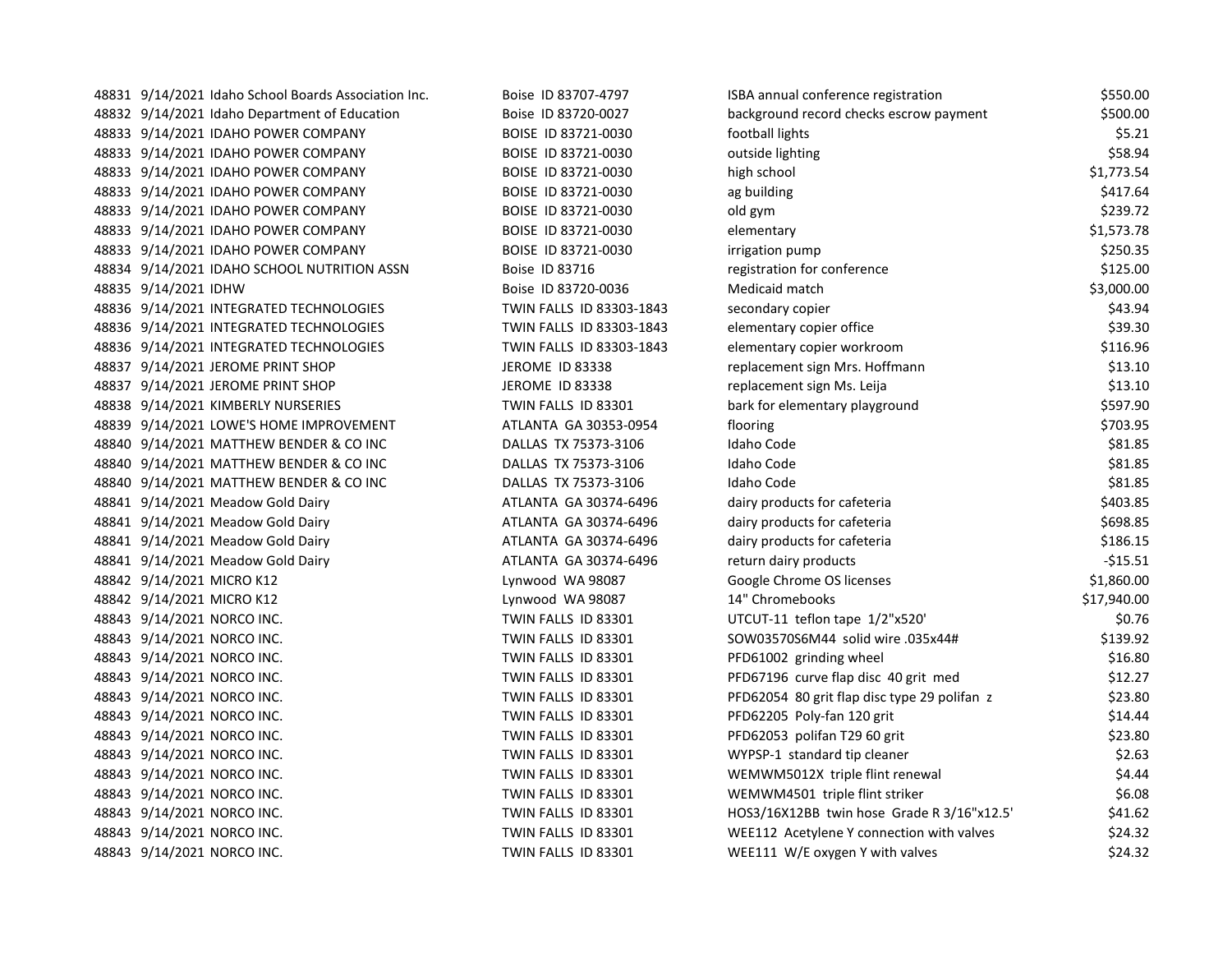| 48843 9/14/2021 NORCO INC.                   | TWIN FALLS ID 83301    | HUN14556 117A Huntsman headgear (2pk)        | \$26.60    |
|----------------------------------------------|------------------------|----------------------------------------------|------------|
| 48843 9/14/2021 NORCO INC.                   | TWIN FALLS ID 83301    | TWEA-432 200 amp electrode holder            | \$23.59    |
| 48843 9/14/2021 NORCO INC.                   | TWIN FALLS ID 83301    | FIMF-500 7" crown w/ratchet                  | \$42.58    |
| 48843 9/14/2021 NORCO INC.                   | TWIN FALLS ID 83301    | FIM4199BP clear facesheild window            | \$17.02    |
| 48843 9/14/2021 NORCO INC.                   | TWIN FALLS ID 83301    | AC WS acetylene                              | \$41.99    |
| 48843 9/14/2021 NORCO INC.                   | TWIN FALLS ID 83301    | JKS14975 shadow helmet black                 | \$165.92   |
| 48843 9/14/2021 NORCO INC.                   | TWIN FALLS ID 83301    | PYRS2510S safety glasses clear lens wrap ar  | \$68.16    |
| 48843 9/14/2021 NORCO INC.                   | TWIN FALLS ID 83301    | bx. UVXS2500 clear lens black Astro-OTG      | \$30.90    |
| 48843 9/14/2021 NORCO INC.                   | TWIN FALLS ID 83301    | PYRSB1850SF safety glasses IR filter lens bl | \$50.50    |
| 48843 9/14/2021 NORCO INC.                   | TWIN FALLS ID 83301    | REV111S welders glove                        | \$50.40    |
| 48843 9/14/2021 NORCO INC.                   | TWIN FALLS ID 83301    | REV111S welders glove                        | \$5.63     |
| 48843 9/14/2021 NORCO INC.                   | TWIN FALLS ID 83301    | MAK9557PB grinder Makita 4-1/2" 7.5 AMP      | \$86.87    |
| 48843 9/14/2021 NORCO INC.                   | TWIN FALLS ID 83301    | BPC300-2S duct tape silver 2"                | \$6.38     |
| 48843 9/14/2021 NORCO INC.                   | TWIN FALLS ID 83301    | MIL000068 .035 contact tip 10-pk             | \$15.60    |
| 48843 9/14/2021 NORCO INC.                   | TWIN FALLS ID 83301    | MAR96823 VAP marker black                    | \$2.15     |
| 48843 9/14/2021 NORCO INC.                   | TWIN FALLS ID 83301    | MAR96820 VAP marker white                    | \$2.15     |
| 48843 9/14/2021 NORCO INC.                   | TWIN FALLS ID 83301    | UTCUT-11 teflon tape 1/2"x520"               | \$0.77     |
| 48844 9/14/2021 NorthWest                    | Emmett ID 83617        | food for cafeteria                           | \$4,068.47 |
| 48844 9/14/2021 NorthWest                    | Emmett ID 83617        | food for cafeteria                           | \$51.74    |
| 48845 9/14/2021 OFFICE DEPOT                 | CHICAGO IL 60680-1040  | FireKing Turtle fireproof file cabinet       | \$1,159.99 |
| 48845 9/14/2021 OFFICE DEPOT                 | CHICAGO IL 60680-1040  | 253011 tables 48x24" gray/navy               | \$359.95   |
| 48845 9/14/2021 OFFICE DEPOT                 | CHICAGO IL 60680-1040  | 323553 sets table legs adjustable            | \$199.95   |
| 48845 9/14/2021 OFFICE DEPOT                 | CHICAGO IL 60680-1040  | shipping                                     | \$79.99    |
| 48845 9/14/2021 OFFICE DEPOT                 | CHICAGO IL 60680-1040  | Realspace 22"D vertical file cabinet         | \$533.94   |
| 48845 9/14/2021 OFFICE DEPOT                 | CHICAGO IL 60680-1040  | FireKing Turtle fireproof file cabinet       | \$1,159.99 |
| 48846 9/14/2021 Pro Active Behavioral Health | Twin Falls ID 83301    | behavior intervention 8/23-8/25/2021         | \$752.00   |
| 48847 9/14/2021 QUEST CPAs PLLC.             | PAYETTE ID 83661       | audit fee - final                            | \$6,725.00 |
| 48848 9/14/2021 Renaissance                  | St. Paul MN 55164-0910 | AR renewal - elementary                      | \$2,285.10 |
| 48849 9/14/2021 Rinard Media                 | Twin Falls ID 83301    | share of website hosting                     | \$175.00   |
| 48849 9/14/2021 Rinard Media                 | Twin Falls ID 83301    | share of website hosting                     | \$525.00   |
| 48850 9/14/2021 Rochester 100 Inc.           | Rochester NY 14692     | communicator folder orange                   | \$135.00   |
| 48850 9/14/2021 Rochester 100 Inc.           | Rochester NY 14692     | 4-pocket folder w/holes black                | \$200.00   |
| 48851 9/14/2021 Savvas Learning Company LLC  | Atlanta GA 30384-9496  | algebra 1                                    | \$529.40   |
| 48851 9/14/2021 Savvas Learning Company LLC  | Atlanta GA 30384-9496  | algebra 2                                    | \$529.40   |
| 48851 9/14/2021 Savvas Learning Company LLC  | Atlanta GA 30384-9496  | geometry                                     | \$529.40   |
| 48851 9/14/2021 Savvas Learning Company LLC  | Atlanta GA 30384-9496  | grade 7                                      | \$419.40   |
| 48851 9/14/2021 Savvas Learning Company LLC  | Atlanta GA 30384-9496  | grade 8                                      | \$419.40   |
| 48852 9/14/2021 SHAMROCK FOODS               | SEATTLE WA 98124-1846  | food for cafeteria                           | \$727.87   |
| 48852 9/14/2021 SHAMROCK FOODS               | SEATTLE WA 98124-1846  | food for cafeteria                           | \$180.43   |
| 48852 9/14/2021 SHAMROCK FOODS               | SEATTLE WA 98124-1846  | food for cafeteria                           | \$19.53    |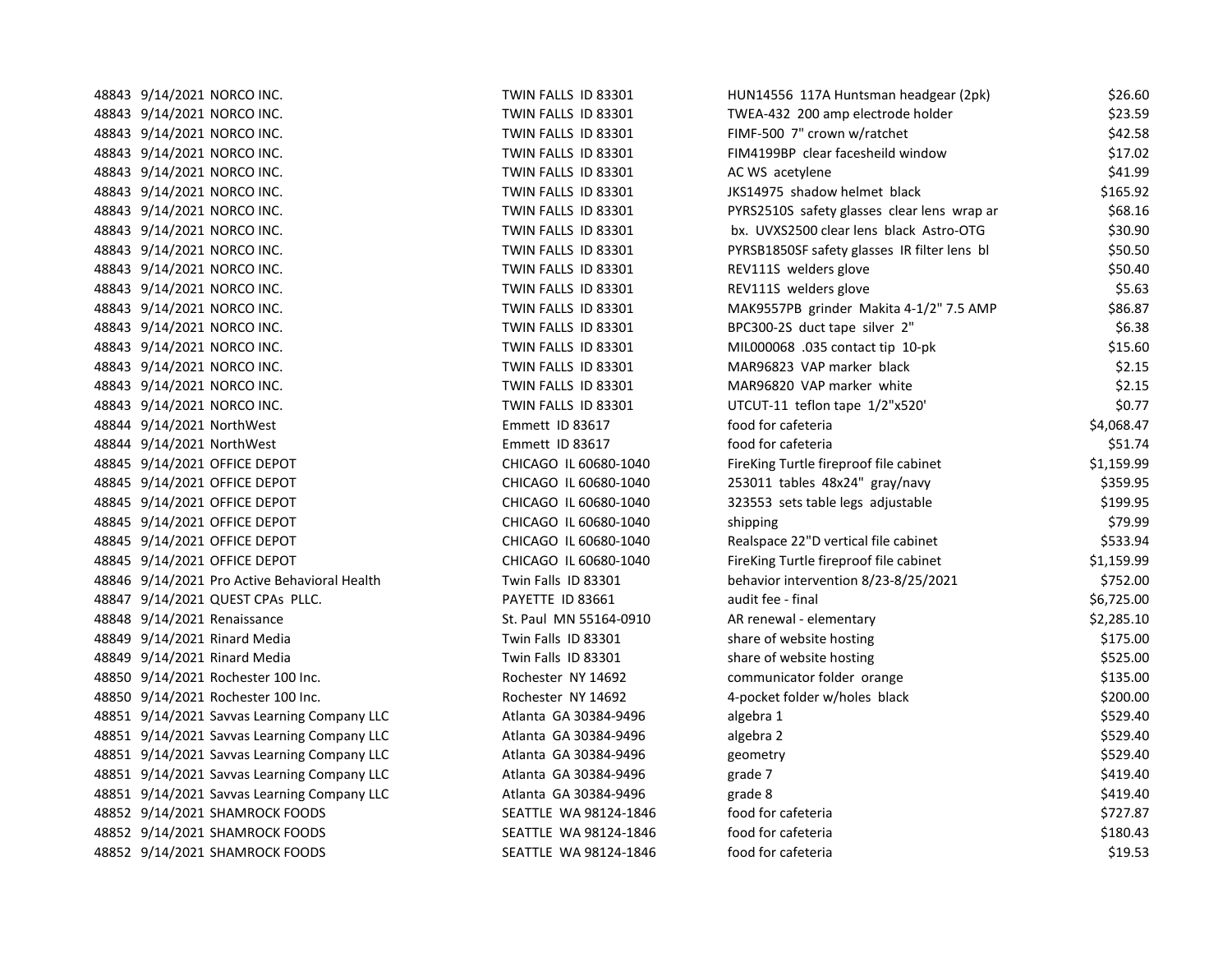48853 9/14/2021 Solosabal Jolinda Glenns Ferry ID 83623 P 48854 9/14/2021 Standley David Ph.D. Carmel CA 93921 pysch services August \$422.500 pysch services August \$422 48855 9/14/2021 Steppin' Stones Therapy PLLC Twin Falls ID 83301-5181 physical therapy  $PCL$ 48856 9/14/2021 SYSCO Idaho Inc. 6 and for care in Boise ID 83717-0007 for care for care for care for care for 48856 9/14/2021 SYSCO Idaho Inc. 6 and capacity in the Boise ID 83717-0007 48856 9/14/2021 SYSCO Idaho Inc. and a supplies for care in Boise ID 83717-0007 supplies for care in the state o 48856 9/14/2021 SYSCO Idaho Inc. 6 and capacity in the Boise ID 83717-0007 48856 9/14/2021 SYSCO Idaho Inc. https://www.boise ID 83717-0007 supplies for FFVP \$191.533.5354.533.533.533.5 48856 9/14/2021 SYSCO Idaho Inc. both care in the Boise ID 83717-0007 for care for care for care for care for c 48856 9/14/2021 SYSCO Idaho Inc. And found the case in Boise ID 83717-0007 for careful for careful for careful f 48857 9/14/2021 T-Mobile **Wifi hotspots & internet for students and students internet for students and students**  $\sqrt{31812}$ 48858 9/14/2021 TEACHER SYNERGY LLC CHICAGO IL 60675 IDAHO HISTORY FOR THE YEAR (STRONG & GEOGRAPHY FOR THE Y 48859 9/14/2021 Teknimedia **Rockville MD 20852** I 48860 9/14/2021 Isaac Tellez Hagerman ID 83332 teacher 8500.000 teacher PD key note speaker and the speaker speaker  $t$ 48861 9/14/2021 Toone Inc. Supervices August 3,054.500 Supervices August \$3,054.500 S 48862 9/14/2021 TREASURE VALLEY COFFEE INC BOISE ID 83713 48863 9/14/2021 Tubbs Berry Farm LLC Twin Falls ID 83301 between his supplies and supplies and supplies and su 48864 9/14/2021 V2 Ventures LLC Southfield MI 48034 broadband September 2021 \$870.61 48865 9/14/2021 WELCH MUSIC INC **CONSIDER STAGG BC300 FUSION BC300 BC300 b** 48865 9/14/2021 WELCH MUSIC INC **TWIN FALLS ID 83301** S 48865 9/14/2021 WELCH MUSIC INC TWIN FALLS ID 83301 guitar wall hanger w/lock system \$79.14 48865 9/14/2021 WELCH MUSIC INC TWIN FALLS ID 83301 48865 9/14/2021 WELCH MUSIC INC TWIN FALLS ID 83301 48865 9/14/2021 WELCH MUSIC INC **NAME CONSIDER TWIN FALLS ID 83301** 48865 9/14/2021 WELCH MUSIC INC **TWIN FALLS ID 83301** 48865 9/14/2021 WELCH MUSIC INC TWIN FALLS ID 83301 48865 9/14/2021 WELCH MUSIC INC Gigma Face TWIN FALLS ID 83301 Giga Giga Gu & Cou 48865 9/14/2021 WELCH MUSIC INC **TWIN FALLS ID 83301** 48865 9/14/2021 WELCH MUSIC INC **TWIN FALLS ID 83301** 48865 9/14/2021 WELCH MUSIC INC TWIN FALLS ID 83301 48866 9/14/2021 WESTERN WASTE SERVICES JEROME ID 83338 garbage pickup \$292.72 48867 9/14/2021 ZIGGYS EXPRESS HAGERMAN BLISS ID 83314 f 48867 9/14/2021 ZIGGYS EXPRESS HAGERMAN BLISS ID 83314 f 48867 9/14/2021 ZIGGYS EXPRESS HAGERMAN BLISS ID 83314 fuel for white pickup \$50.00 48898 9/15/2021 AMERICAN FIDELITY ASSURANCE **CONTROL CONTROL OKLAHOMA CITY OK 73126-8805** a 48898 9/15/2021 AMERICAN FIDELITY ASSURANCE **OKLAHOMA CITY OK 73126-8805** A 48898 9/15/2021 AMERICAN FIDELITY ASSURANCE **OKLAHOMA CITY OK 73126-8805** A 48898 9/15/2021 AMERICAN FIDELITY ASSURANCE OKLAHOMA CITY OK 73126-8805 H 48898 9/15/2021 AMERICAN FIDELITY ASSURANCE OKLAHOMA CITY OK 73126-8805 A 48898 9/15/2021 AMERICAN FIDELITY ASSURANCE **OKLAHOMA CITY OK 73126-8805** A

| 20 conference registration                    | \$50.00    |
|-----------------------------------------------|------------|
| oysch services August                         | \$422.50   |
| hysical therapy                               | \$465.89   |
| ood for cafeteria                             | \$402.89   |
| upplies for cafeteria                         | \$109.36   |
| upplies for cafeteria                         | \$44.22    |
| upplies for cafeteria                         | \$427.31   |
| upplies for FFVP                              | \$191.53   |
| ood for cafeteria                             | \$526.85   |
| ood for cafeteria                             | \$428.12   |
| wifi hotspots & internet for students         | \$319.80   |
| daho History & Geography for the year (Strong | \$39.99    |
| C3-GS5 web 1-year user license                | \$1,656.40 |
| eacher PD key note speaker                    | \$500.00   |
| <b>SLP services August</b>                    | \$3,054.50 |
| Irinking water for modulars                   | \$45.00    |
| bee hives and supplies                        | \$688.05   |
| proadband September 2021                      | \$870.61   |
| 3C3003/4-BK Stagg BC300 fusion bass GTBC300 3 | \$239.99   |
| Snark clip-on tuner (2)                       | \$35.15    |
| uitar wall hanger w/lock system               | \$79.14    |
| uitar amp 40w                                 | \$193.45   |
| OT-32BK drum throne double braced             | \$79.99    |
| JK120C Amaho UK120 Ukulele with vinyl bag co  | \$180.00   |
| MS77701B on-stage Euro-boom microphone stand  | \$29.99    |
| A20ANAT Stagg Auditorium style acoustic guit  | \$200.00   |
| Gigmaker Nat Yamaha F324 gigmaker acoustic gu | \$318.00   |
| ron Cobra 200 single pedal HP200P kick drum p | \$129.00   |
| nstrument cable (2)                           | \$26.37    |
| zuitar pick variety pack (2)                  | \$10.53    |
| zarbage pickup                                | \$292.72   |
| uel for mower                                 | \$46.03    |
| uel for mower                                 | \$43.50    |
| uel for white pickup                          | \$50.00    |
| djustment for late start AFA                  | $-$725.00$ |
| Am Fidelity - HSA Svg - 092021                | \$135.00   |
| Am Fidelity - HSA Svg - 092021                | \$135.00   |
| ISA - 092021                                  | \$334.35   |
| Am Fidelity - HSA Svg - 092021                | \$19.33    |
| Am Fidelity - HSA Svg - 092021                | \$135.00   |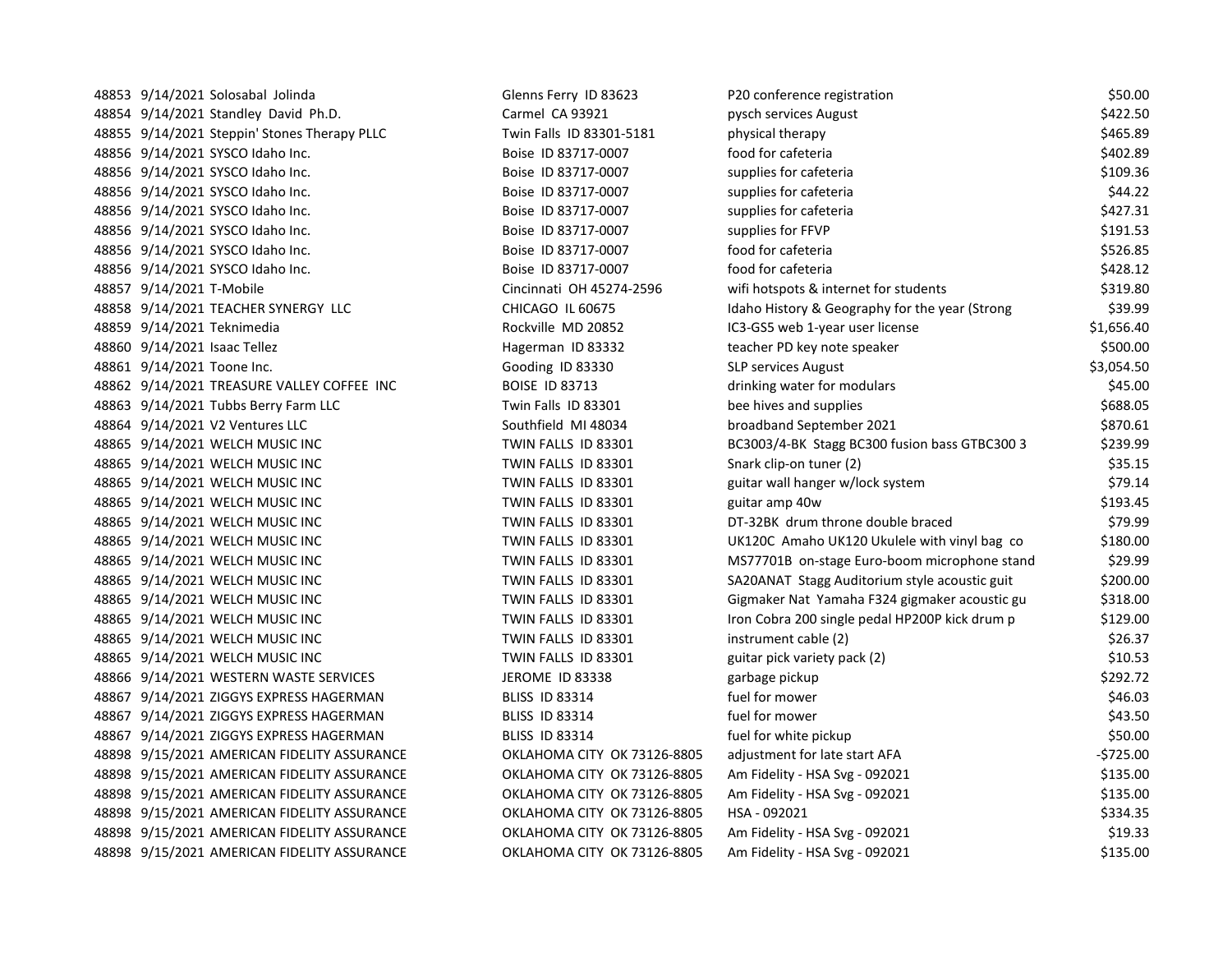| 48898 9/15/2021 AMERICAN FIDELITY ASSURANCE | OKLAHOMA CITY OK 73126-8805 | Am Fidelity - HSA Svg - 092021 | \$135.00   |
|---------------------------------------------|-----------------------------|--------------------------------|------------|
| 48898 9/15/2021 AMERICAN FIDELITY ASSURANCE | OKLAHOMA CITY OK 73126-8805 | Am Fidelity - HSA Svg - 092021 | \$71.02    |
| 48898 9/15/2021 AMERICAN FIDELITY ASSURANCE | OKLAHOMA CITY OK 73126-8805 | Am Fidelity - HSA Svg - 092021 | \$134.63   |
| 48898 9/15/2021 AMERICAN FIDELITY ASSURANCE | OKLAHOMA CITY OK 73126-8805 | Am Fidelity - HSA Svg - 092021 | \$520.67   |
| 48899 9/15/2021 BLUE CROSS OF IDAHO         | BOISE ID 83707-0948         | Blue Cross - HSA - 092021      | \$82.16    |
| 48899 9/15/2021 BLUE CROSS OF IDAHO         | BOISE ID 83707-0948         | Blue Cross - HSA - 092021      | \$573.70   |
| 48899 9/15/2021 BLUE CROSS OF IDAHO         | BOISE ID 83707-0948         | Blue Cross - HSA - 092021      | \$589.96   |
| 48899 9/15/2021 BLUE CROSS OF IDAHO         | BOISE ID 83707-0948         | <b>Blue Cross - 092021</b>     | \$708.70   |
| 48899 9/15/2021 BLUE CROSS OF IDAHO         | BOISE ID 83707-0948         | <b>Blue Cross - 092021</b>     | \$301.80   |
| 48899 9/15/2021 BLUE CROSS OF IDAHO         | BOISE ID 83707-0948         | <b>Blue Cross - 092021</b>     | \$1,438.65 |
| 48899 9/15/2021 BLUE CROSS OF IDAHO         | BOISE ID 83707-0948         | <b>Blue Cross - 092021</b>     | \$531.53   |
| 48899 9/15/2021 BLUE CROSS OF IDAHO         | BOISE ID 83707-0948         | <b>Blue Cross - 092021</b>     | \$402.52   |
| 48899 9/15/2021 BLUE CROSS OF IDAHO         | BOISE ID 83707-0948         | <b>Blue Cross - 092021</b>     | \$1,282.40 |
| 48899 9/15/2021 BLUE CROSS OF IDAHO         | BOISE ID 83707-0948         | <b>Blue Cross - 092021</b>     | \$8,437.01 |
| 48899 9/15/2021 BLUE CROSS OF IDAHO         | BOISE ID 83707-0948         | <b>Blue Cross - 092021</b>     | \$1,900.75 |
| 48899 9/15/2021 BLUE CROSS OF IDAHO         | BOISE ID 83707-0948         | Blue Cross - HSA - 092021      | \$3,526.82 |
| 48899 9/15/2021 BLUE CROSS OF IDAHO         | BOISE ID 83707-0948         | Blue Cross - HSA - 092021      | \$573.70   |
| 48900 9/15/2021 Internal Revenue Service    |                             | IRS-Medicare - 092021          | \$60.67    |
| 48900 9/15/2021 Internal Revenue Service    |                             | IRS-Fica - 092021              | \$2,738.65 |
| 48900 9/15/2021 Internal Revenue Service    |                             | IRS-Fica - 092021              | \$4,462.25 |
| 48900 9/15/2021 Internal Revenue Service    |                             | IRS-Fica - 092021              | \$978.01   |
| 48900 9/15/2021 Internal Revenue Service    |                             | IRS-Fica - 092021              | \$341.08   |
| 48900 9/15/2021 Internal Revenue Service    |                             | IRS-Fica - 092021              | \$139.76   |
| 48900 9/15/2021 Internal Revenue Service    |                             | FICA - 092021                  | \$11.10    |
| 48900 9/15/2021 Internal Revenue Service    |                             | IRS-Fica - 092021              | \$325.53   |
| 48900 9/15/2021 Internal Revenue Service    |                             | IRS-Fica - 092021              | \$475.42   |
| 48900 9/15/2021 Internal Revenue Service    |                             | IRS-Fica - 092021              | \$646.51   |
| 48900 9/15/2021 Internal Revenue Service    |                             | IRS-Fica - 092021              | \$344.89   |
| 48900 9/15/2021 Internal Revenue Service    |                             | IRS-Fica - 092021              | \$255.62   |
| 48900 9/15/2021 Internal Revenue Service    |                             | IRS-Fica - 092021              | \$457.14   |
| 48900 9/15/2021 Internal Revenue Service    |                             | IRS-Fica - 092021              | \$26.65    |
| 48900 9/15/2021 Internal Revenue Service    |                             | IRS - FICA - 092021            | \$340.02   |
| 48900 9/15/2021 Internal Revenue Service    |                             | IRS-Fica - 092021              | \$230.80   |
| 48900 9/15/2021 Internal Revenue Service    |                             | FICA - 092021                  | \$42.56    |
| 48900 9/15/2021 Internal Revenue Service    |                             | IRS-Fica - 092021              | \$406.31   |
| 48900 9/15/2021 Internal Revenue Service    |                             | IRS-Medicare - 092021          | \$303.58   |
| 48900 9/15/2021 Internal Revenue Service    |                             | IRS-Medicare - 092021          | \$43.10    |
| 48900 9/15/2021 Internal Revenue Service    |                             | IRS-Medicare - 092021          | \$14.26    |
| 48900 9/15/2021 Internal Revenue Service    |                             | IRS-Medicare - 092021          | \$46.22    |
| 48900 9/15/2021 Internal Revenue Service    |                             | IRS-Medicare - 092021          | \$312.08   |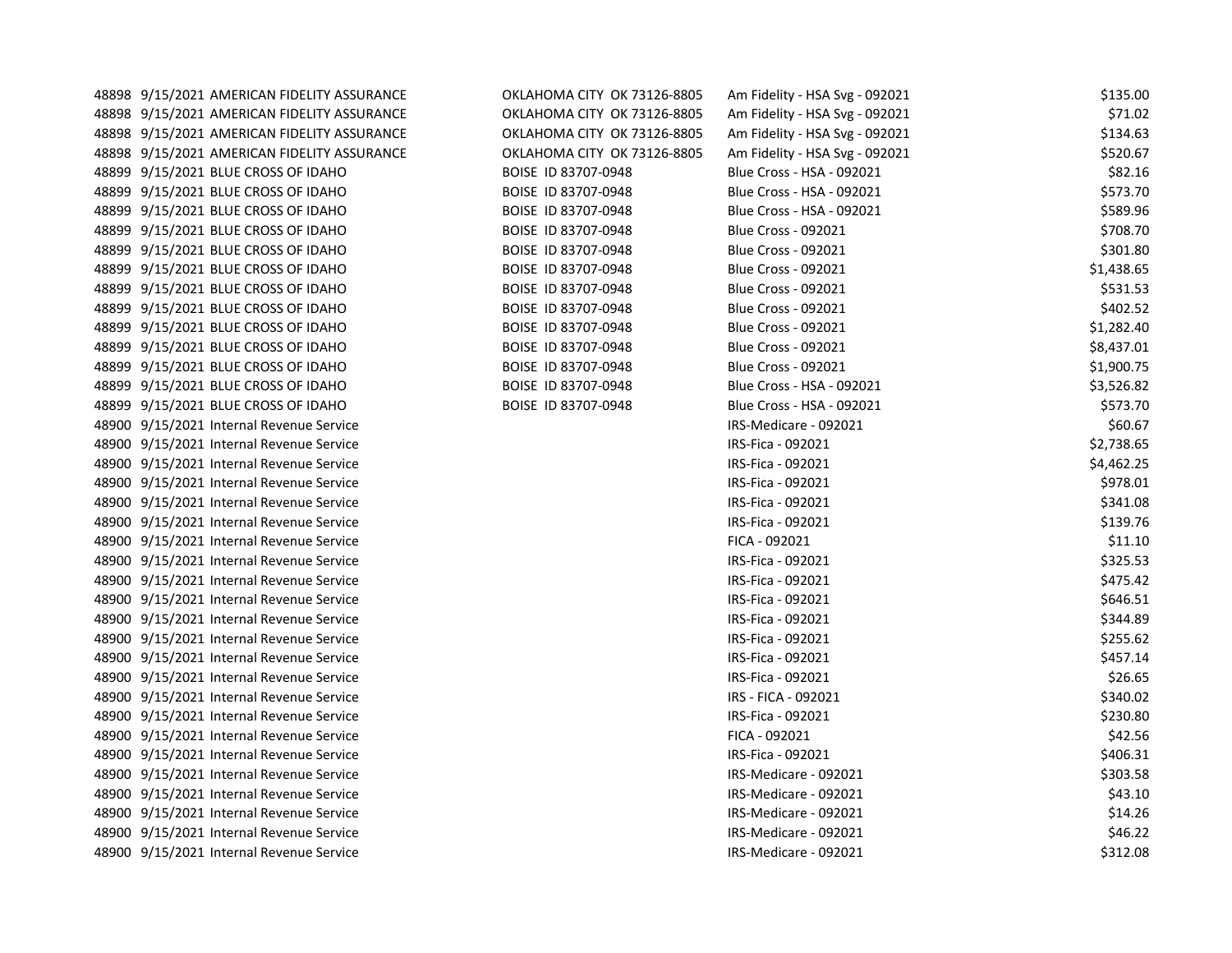| 48900 9/15/2021 Internal Revenue Service                |                        | IRS-Medicare - 092021       | \$22.21    |
|---------------------------------------------------------|------------------------|-----------------------------|------------|
| 48900 9/15/2021 Internal Revenue Service                |                        | IRS-Medicare -0092021       | \$21.16    |
| 48901 9/15/2021 Public Employee Retirement System of ID | Boise ID 83720-0078    | PERSI-Retirement - 092021   | \$847.15   |
| 48901 9/15/2021 Public Employee Retirement System of ID | Boise ID 83720-0078    | PERSI-Retirement - 092021   | \$551.93   |
| 48901 9/15/2021 Public Employee Retirement System of ID | Boise ID 83720-0078    | PERSI-Retirement - 092021   | \$204.61   |
| 48901 9/15/2021 Public Employee Retirement System of ID | Boise ID 83720-0078    | PERSI - 092021              | \$20.90    |
| 48901 9/15/2021 Public Employee Retirement System of ID | Boise ID 83720-0078    | PERSI-Retirement - 092021   | \$532.82   |
| 48901 9/15/2021 Public Employee Retirement System of ID | Boise ID 83720-0078    | PERSI-Retirement - 092021   | \$538.29   |
| 48901 9/15/2021 Public Employee Retirement System of ID | Boise ID 83720-0078    | PERSI-Retirement - 092021   | \$404.12   |
| 48901 9/15/2021 Public Employee Retirement System of ID | Boise ID 83720-0078    | PERSI-Retirement - 092021   | \$715.24   |
| 48901 9/15/2021 Public Employee Retirement System of ID | Boise ID 83720-0078    | PERSI-Retirement - 092021   | \$41.59    |
| 48901 9/15/2021 Public Employee Retirement System of ID | Boise ID 83720-0078    | PERSI-Retirement - 092021   | \$556.67   |
| 48901 9/15/2021 Public Employee Retirement System of ID | Boise ID 83720-0078    | PERSI - 092021              | \$1,152.39 |
| 48901 9/15/2021 Public Employee Retirement System of ID | Boise ID 83720-0078    | PERSI-Retirement - 092021   | \$531.67   |
| 48901 9/15/2021 Public Employee Retirement System of ID | Boise ID 83720-0078    | PERSI-Retirement - 092021   | \$69.65    |
| 48901 9/15/2021 Public Employee Retirement System of ID | Boise ID 83720-0078    | PERSI-Retirement - 092021   | \$29.82    |
| 48901 9/15/2021 Public Employee Retirement System of ID | Boise ID 83720-0078    | PERSI-Retirement - 092021   | \$74.62    |
| 48901 9/15/2021 Public Employee Retirement System of ID | Boise ID 83720-0078    | PERSI-Retirement - 092021   | \$496.56   |
| 48901 9/15/2021 Public Employee Retirement System of ID | Boise ID 83720-0078    | PERSI-Retirement - 092021   | \$35.94    |
| 48901 9/15/2021 Public Employee Retirement System of ID | Boise ID 83720-0078    | PERSI-Retirement - 092021   | \$364.63   |
| 48901 9/15/2021 Public Employee Retirement System of ID | Boise ID 83720-0078    | PERSI-Retirement - 092021   | \$96.30    |
| 48901 9/15/2021 Public Employee Retirement System of ID | Boise ID 83720-0078    | PERSI - 092021              | \$69.65    |
| 48901 9/15/2021 Public Employee Retirement System of ID | Boise ID 83720-0078    | PERSI-Retirement - 092021   | \$362.46   |
| 48901 9/15/2021 Public Employee Retirement System of ID | Boise ID 83720-0078    | PERSI - 092021              | \$34.25    |
| 48901 9/15/2021 Public Employee Retirement System of ID | Boise ID 83720-0078    | PERSI-Retirement - 092021   | \$4,483.43 |
| 48901 9/15/2021 Public Employee Retirement System of ID | Boise ID 83720-0078    | PERSI-Retirement - 092021   | \$7,238.36 |
| 48901 9/15/2021 Public Employee Retirement System of ID | Boise ID 83720-0078    | PERSI-Retirement - 092021   | \$1,553.04 |
| 48902 9/15/2021 STANDARD INSURANCE CO.                  | PORTLAND OR 97228-6367 | Standard-Life - 092021      | \$10.48    |
| 48902 9/15/2021 STANDARD INSURANCE CO.                  | PORTLAND OR 97228-6367 | Standard Insurance - 092021 | \$4.00     |
| 48902 9/15/2021 STANDARD INSURANCE CO.                  | PORTLAND OR 97228-6367 | Standard-Life - 092021      | \$17.15    |
| 48902 9/15/2021 STANDARD INSURANCE CO.                  | PORTLAND OR 97228-6367 | Life Insurance - 092021     | \$2.10     |
| 48902 9/15/2021 STANDARD INSURANCE CO.                  | PORTLAND OR 97228-6367 | Standard-Life - 092021      | \$0.57     |
| 48902 9/15/2021 STANDARD INSURANCE CO.                  | PORTLAND OR 97228-6367 | Standard-Life - 092021      | \$13.13    |
| 48902 9/15/2021 STANDARD INSURANCE CO.                  | PORTLAND OR 97228-6367 | Standard-Life - 092021      | \$9.32     |
| 48902 9/15/2021 STANDARD INSURANCE CO.                  | PORTLAND OR 97228-6367 | Standard-Life - 092021      | \$0.40     |
| 48902 9/15/2021 STANDARD INSURANCE CO.                  | PORTLAND OR 97228-6367 | Standard-Life - 092021      | \$14.93    |
| 48902 9/15/2021 STANDARD INSURANCE CO.                  | PORTLAND OR 97228-6367 | Standard Life - 092021      | \$4.00     |
| 48902 9/15/2021 STANDARD INSURANCE CO.                  | PORTLAND OR 97228-6367 | Standard-Life - 092021      | \$4.10     |
| 48902 9/15/2021 STANDARD INSURANCE CO.                  | PORTLAND OR 97228-6367 | Standard-Life - 092021      | \$37.36    |
| 48902 9/15/2021 STANDARD INSURANCE CO.                  | PORTLAND OR 97228-6367 | Standard-Life - 092021      | \$56.46    |